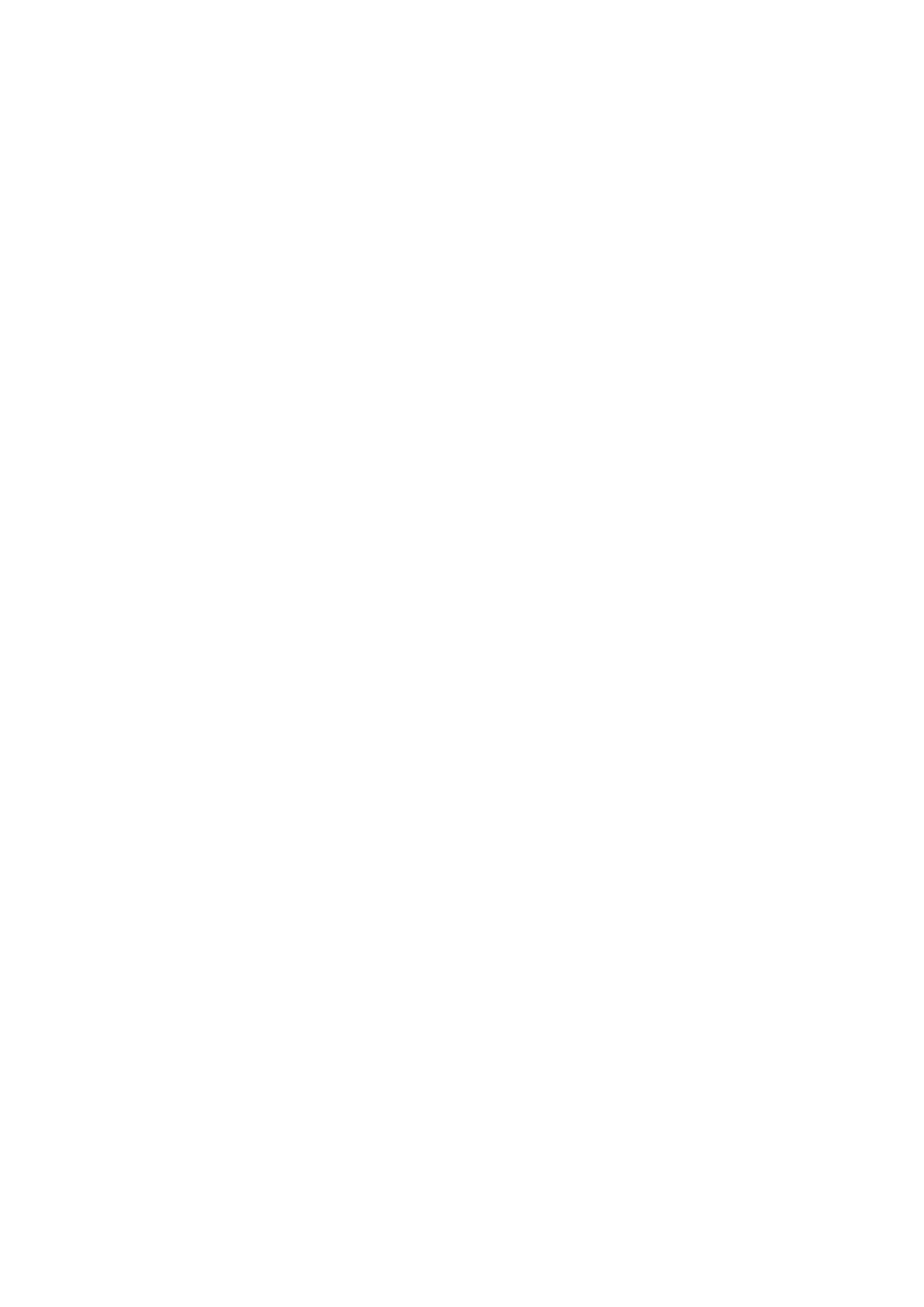# **NOTICE OF GENERAL MEETING**

NOTICE IS HEREBY GIVEN that a General Meeting of Shareholders of the Company will be held at the offices of Baker McKenzie, Level 19, 181 William Street, Melbourne on Friday 22 June 2018 commencing at 10:30am.

The Explanatory Statement to this Notice of General Meeting provides additional information on matters to be considered at the General Meeting. The Explanatory Statement and the Proxy Form are part of this Notice of Meeting.

#### **AGENDA**

#### **RESOLUTION 1 – APPROVAL OF PRIOR ISSUE OF ORDINARY SHARES**

To consider and, if thought fit, to pass, with or without amendment, the following resolution as an **ordinary resolution**:

*"That, for the purposes of ASX Listing Rule 7.4 and for all other purposes, the Company approves and ratifies the prior issue and allotment of 68,000,000 ordinary fully paid Shares at an issue price of \$0.025 as specified in and on such terms and conditions referred to in, the Explanatory Memorandum accompanying this Notice."* 

#### **Voting Exclusion Statement:**

The Company will disregard any votes cast on Resolution 1 by any person who participated in the issue and any associates of those persons.

However, the Company need not disregard a vote on Resolution 1, if:

- (a) it is cast by a person as proxy for a person who is entitled to vote, in accordance with the directions on the proxy form; or
- (b) it is cast by the person chairing the meeting as proxy for a person who is entitled to vote, in accordance with a direction on the proxy form to vote as the proxy decides.

#### **RESOLUTION 2 – APPROVAL TO ISSUE SHARES TO A DIRECTOR**

To consider and, if thought fit, to pass, with or without amendment, the following resolution as an **ordinary resolution**:

*"That, for the purposes of ASX Listing Rule 10.11 and for all other purposes, shareholder approval is given for the Company to issue to Mr Stephen Layton, a Director of the Company, or his nominee(s) 4,000,000 fully paid ordinary shares at an issue price of \$0.025 per share on the basis as set out in the attached Explanatory Memorandum."* 

#### **Voting Exclusion Statement:**

The Company will disregard any votes cast in favour of Resolution 2 by Mr Stephen Layton, as a Director of the Company, and any associate of Mr Layton.

However, the Company need not disregard a vote on Resolution 2, if:

- (a) it is cast by a person as proxy for a person who is entitled to vote, in accordance with the directions on the proxy form; or
- (b) it is cast by the person chairing the meeting as proxy for a person who is entitled to vote, in accordance with a direction on the proxy form to vote as the proxy decides.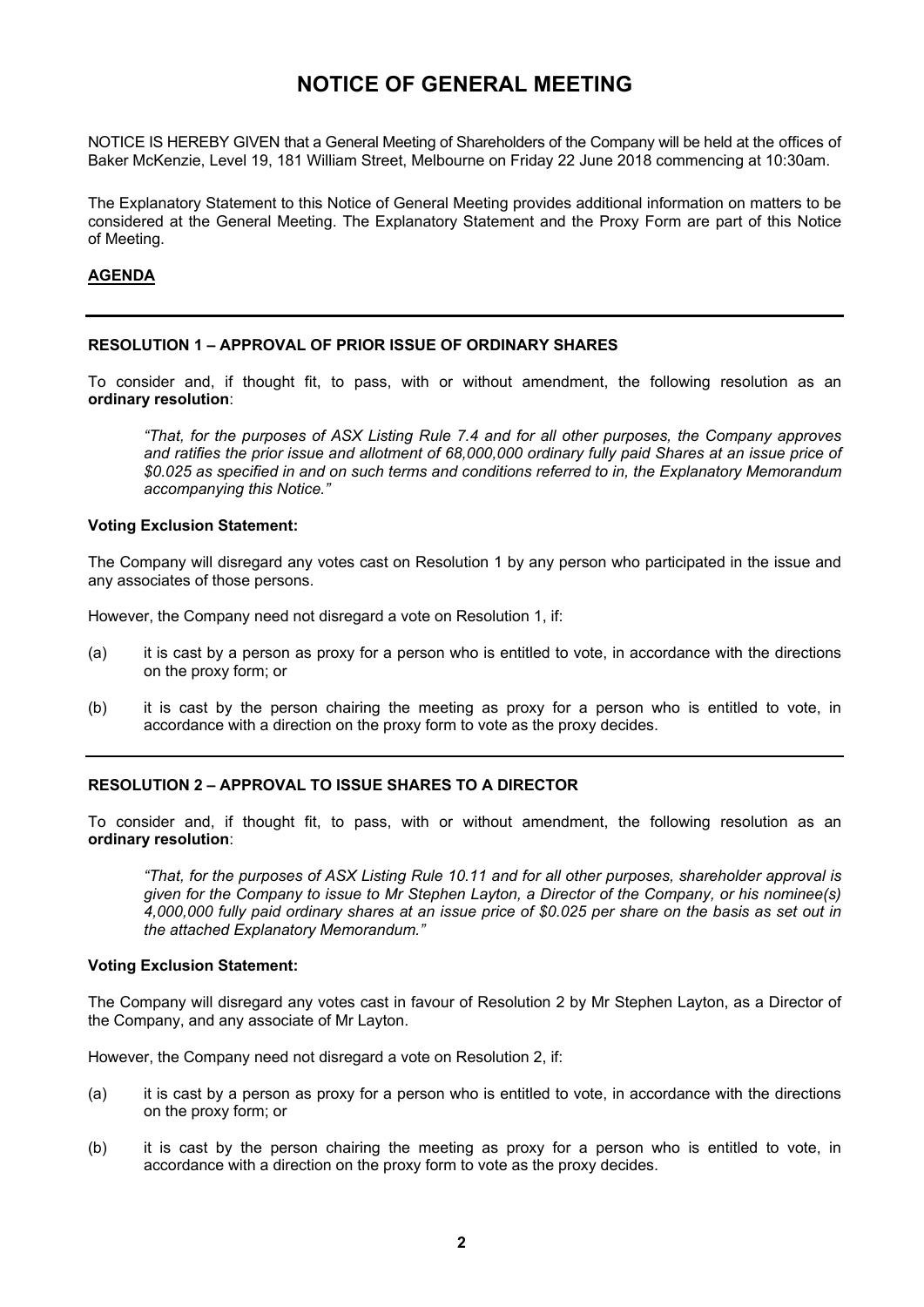#### **Voting Prohibition Statement:**

A person appointed as a proxy must not vote, on the basis of that appointment, on this Resolution if:

- (a) the proxy is either:
	- (i) a member of the Key Management Personnel; or
	- (ii) a Closely Related Party of such a member; and
- (b) the appointment does not specify the way the proxy is to vote on this Resolution.

However, the above prohibition does not apply if:

- (a) the proxy is the Chair; and
- (b) the appointment expressly authorises the Chair to exercise the proxy even though this Resolution is connected directly or indirectly with remuneration of a member of the Key Management Personnel.

# **RESOLUTION 3 – REMOVAL OF AUDITOR**

To consider and, if thought fit, pass, with or without amendment, the following resolution as an **ordinary resolution**:

*"That BDO Audit (Nth Qld) Pty Ltd, the current auditor of the Company, be removed as the auditor of the Company effective from the date of the Meeting."* 

# **RESOLUTION 4 – APPOINTMENT OF AUDITOR**

To consider and, if thought fit, pass, with or without amendment, the following resolution as a **special resolution**:

*"That, subject to the passing of Resolution 3, Nexia Australia, being qualified to act as auditor of the Company and having consented to act as auditor of the Company, be appointed as the auditor of the Company effective from the date of the Meeting and that they be paid usual and proper professional fees as remuneration."* 

#### **RESOLUTION 5 – ADOPTION OF NEW EQUITY INCENTIVE PLAN**

To consider and, if thought fit, to pass, with or without amendment, the following resolution as an **ordinary resolution**:

*"That, for the purposes of Exception 9 of Listing Rule 7.2 and for all other purposes, approval is given for the Speciality Metals International Limited Equity Incentive Plan, the terms which are summarised in Schedule 1 of the Explanatory Statement, and to issue equity securities under the Speciality Metals International Limited Equity Incentive Plan during the 3 years following the date of the General Meeting at which this Resolution is passed."* 

#### **Voting Exclusion Statement:**

The Company will disregard any votes cast on Resolution 5 by a Director (except one who is ineligible to participate in any employee incentive scheme in relation to the Company) and an associate of a Director (except one who is ineligible to participate in any employee incentive scheme in relation to the Company).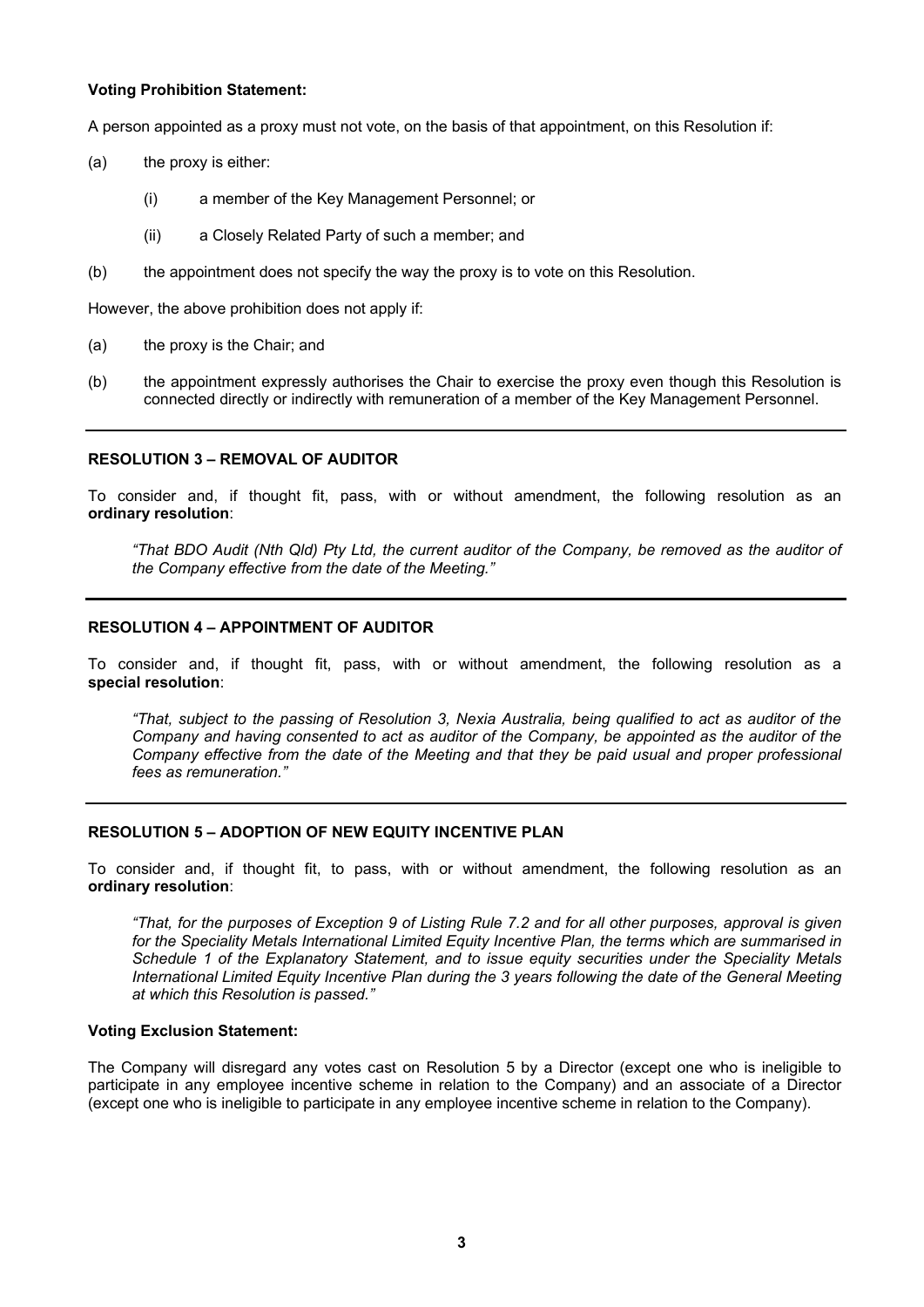However, the Company need not disregard a vote on Resolution 5, if:

- (a) it is cast by a person as proxy for a person who is entitled to vote, in accordance with the directions on the proxy form; or
- (b) it is cast by the person chairing the meeting as proxy for a person who is entitled to vote, in accordance with a direction on the proxy form to vote as the proxy decides.

Further, a Restricted Voter who is appointed as a proxy will not vote on Resolution 5 unless:

- (a) the appointment specifies the way the proxy is to vote on Resolution 5; or
- (b) the proxy is the Chair of the Meeting and the appointment expressly authorises the Chair to exercise the proxy even though the Resolution is connected directly or indirectly with the remuneration of a member of the Key Management Personnel. Shareholders should note that the Chair intends to vote any undirected proxies in favour of Resolution 5. In exceptional circumstances, the Chair of the Meeting may change his voting intention on Resolution 5, in which case an ASX announcement will be made.

Shareholders may also choose to direct the Chair to vote against Resolution 5 or to abstain from voting.

If you are a Restricted Voter and purport to cast a vote other than as permitted above, that vote will be disregarded by the Company (as indicated above) and you may be liable for breaching the voting restrictions that apply to you under the Corporations Act.

#### **RESOLUTION 6 – APPROVAL OF PROPOSED ISSUE OF PERFORMANCE RIGHTS TO DIRECTOR – MR RUSSELL HENRY KRAUSE**

To consider and, if thought fit, to pass, with or without amendment, the following resolution as an **ordinary resolution**:

*"That for the purposes of ASX Listing Rule 10.11 and for all other purposes, the Directors are authorised to issue 15,000,000 performance rights with each Performance Right having a nil exercise price and an expiry date of 2 years after the date of issue, to Mr Russell Henry Krause (or his nominee) on the terms and conditions set out in the Explanatory Statement."* 

# **Voting Exclusion Statement:**

The Company will disregard any votes cast on Resolution 6 by Mr Russell Henry Krause or his nominee and by any associate of Mr Russell Henry Krause or his nominee. However, the Company need not disregard a vote if:

- (a) it is cast by a person as a proxy appointed by writing that specifies how the proxy is to vote on the proposed Resolution; and
- (b) it is not cast on behalf of Mr Russell Henry Krause or his nominee or an associate of Mr Russell Henry Krause or his nominee.

Further, a Restricted Voter who is appointed as a proxy will not vote on Resolution 6 unless:

- (a) the appointment specifies the way the proxy is to vote on Resolution 6; or
- (b) the proxy is the Chair of the Meeting and the appointment expressly authorises the Chair to exercise the proxy even though the Resolution is connected directly or indirectly with the remuneration of a member of the Key Management Personnel. Shareholders should note that the Chair intends to vote any undirected proxies in favour of Resolution 6. In exceptional circumstances, the Chair of the Meeting may change his voting intention on Resolution 6, in which case an ASX announcement will be made.

Shareholders may also choose to direct the Chair to vote against Resolution 6 or to abstain from voting.

If you are a Restricted Voter and purport to cast a vote other than as permitted above, that vote will be disregarded by the Company (as indicated above) and you may be liable for breaching the voting restrictions that apply to you under the Corporations Act.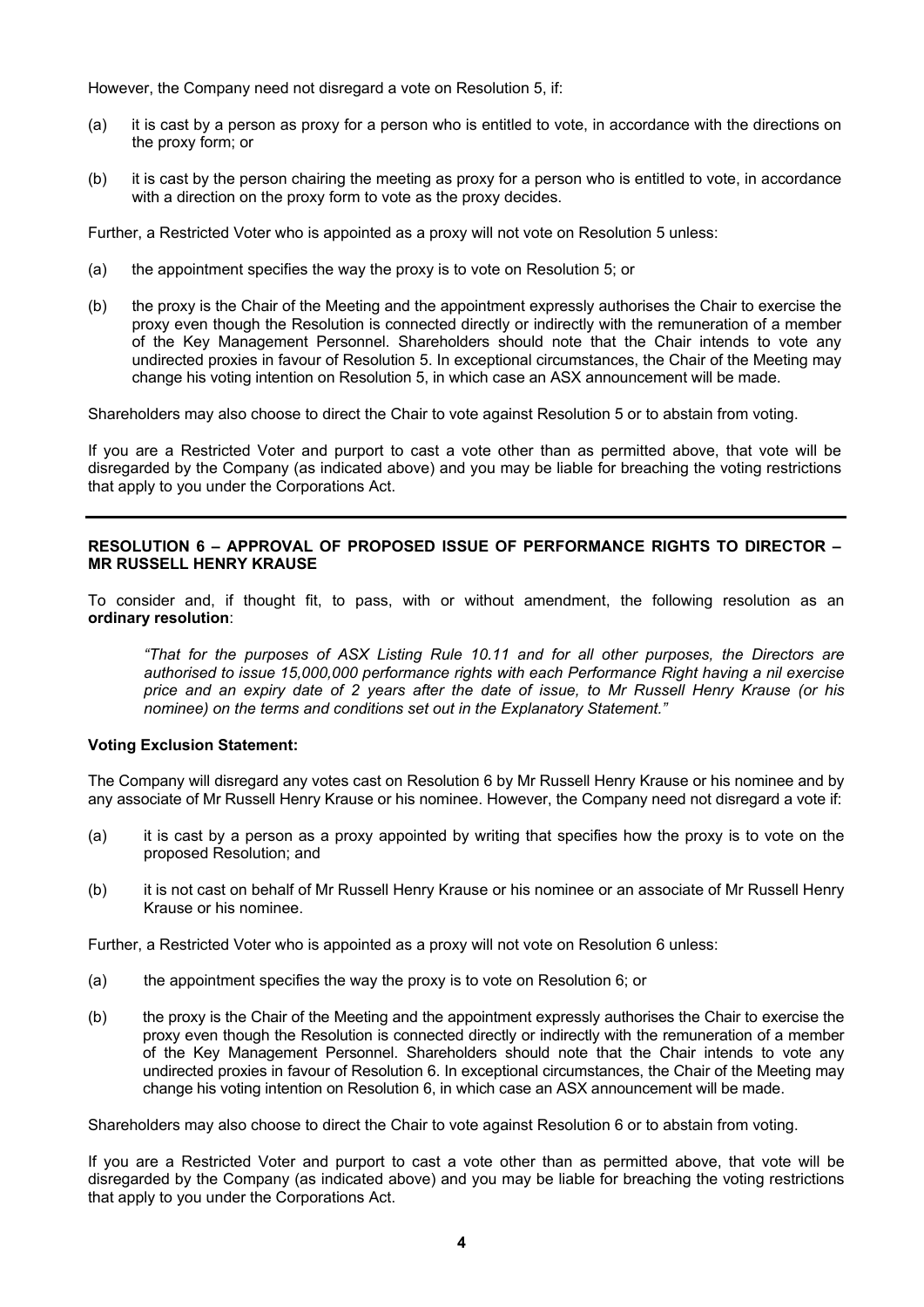#### **RESOLUTION 7 – APPROVAL OF PROPOSED ISSUE OF PERFORMANCE RIGHTS TO DIRECTOR – MR STEPHEN LAYTON**

To consider and, if thought fit, to pass, with or without amendment, the following resolution as an **ordinary resolution**:

*"That for the purposes of ASX Listing Rule 10.11 and for all other purposes, the Directors are authorised to issue 5,000,000 performance rights with each Performance Right having a nil exercise price and an expiry date of 2 years after the date of issue, to Mr Stephen Layton (or his nominee) on the terms and conditions set out in the Explanatory Statement."* 

#### **Voting Exclusion Statement:**

The Company will disregard any votes cast on Resolution 7 by Mr Stephen Layton or his nominee and by any associate of Mr Stephen Layton or his nominee. However, the Company need not disregard a vote if:

- (a) it is cast by a person as a proxy appointed by writing that specifies how the proxy is to vote on the proposed Resolution; and
- (b) it is not cast on behalf of Mr Stephen Layton or his nominee or an associate of Mr Stephen Layton or his nominee.

Further, a Restricted Voter who is appointed as a proxy will not vote on Resolution 7 unless:

- (a) the appointment specifies the way the proxy is to vote on Resolution 7; or
- (b) the proxy is the Chair of the Meeting and the appointment expressly authorises the Chair to exercise the proxy even though the Resolution is connected directly or indirectly with the remuneration of a member of the Key Management Personnel. Shareholders should note that the Chair intends to vote any undirected proxies in favour of Resolution 7. In exceptional circumstances, the Chair of the Meeting may change his voting intention on Resolution 7, in which case an ASX announcement will be made.

Shareholders may also choose to direct the Chair to vote against Resolution 7 or to abstain from voting.

If you are a Restricted Voter and purport to cast a vote other than as permitted above, that vote will be disregarded by the Company (as indicated above) and you may be liable for breaching the voting restrictions that apply to you under the Corporations Act.

#### **RESOLUTION 8 – APPROVAL OF PROPOSED ISSUE OF PERFORMANCE RIGHTS TO DIRECTOR – MR ROLAND WAYNNE NICE**

To consider and, if thought fit, to pass, with or without amendment, the following resolution as an **ordinary resolution**:

*"That for the purposes of ASX Listing Rule 10.11 and for all other purposes, the Directors are authorised to issue 5,000,000 performance rights with each Performance Right having a nil exercise price and an expiry date of 2 years after the date of issue, to Mr Roland Waynne Nice (or his nominee) on the terms and conditions set out in the Explanatory Statement."*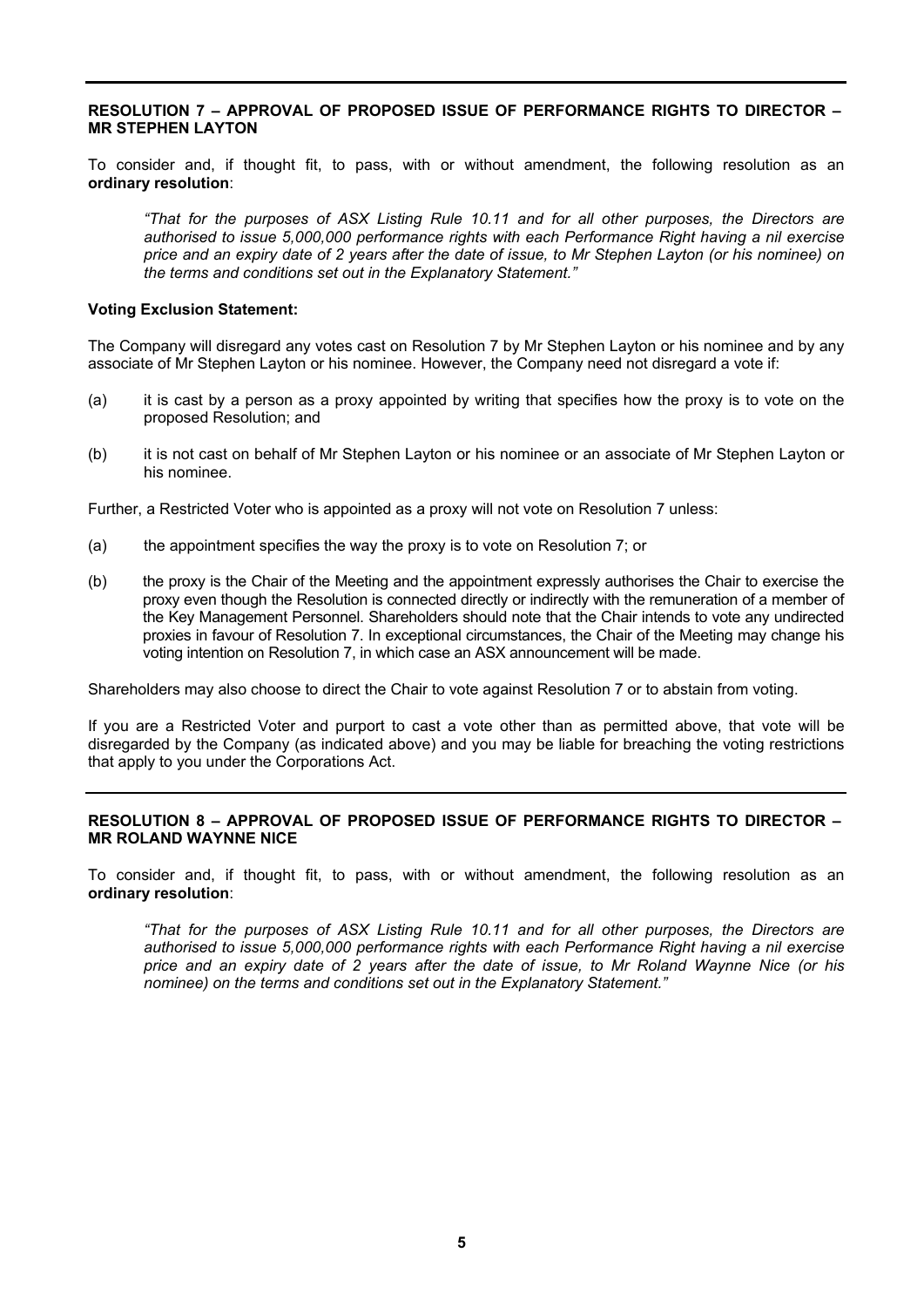#### **Voting Exclusion Statement:**

The Company will disregard any votes cast on Resolution 8 by Mr Roland Waynne Nice or his nominee and by any associate of Mr Roland Waynne Nice or his nominee. However, the Company need not disregard a vote if:

- (a) it is cast by a person as a proxy appointed by writing that specifies how the proxy is to vote on the proposed Resolution; and
- (b) it is not cast on behalf of Mr Roland Waynne Nice or his nominee or an associate of Mr Roland Waynne Nice or his nominee.

Further, a Restricted Voter who is appointed as a proxy will not vote on Resolution 8 unless:

- (a) the appointment specifies the way the proxy is to vote on Resolution 8; or
- (b) the proxy is the Chair of the Meeting and the appointment expressly authorises the Chair to exercise the proxy even though the Resolution is connected directly or indirectly with the remuneration of a member of the Key Management Personnel. Shareholders should note that the Chair intends to vote any undirected proxies in favour of Resolution 8. In exceptional circumstances, the Chair of the Meeting may change his voting intention on Resolution 8, in which case an ASX announcement will be made.

Shareholders may also choose to direct the Chair to vote against Resolution 8 or to abstain from voting.

If you are a Restricted Voter and purport to cast a vote other than as permitted above, that vote will be disregarded by the Company (as indicated above) and you may be liable for breaching the voting restrictions that apply to you under the Corporations Act.

# **Eligibility to Vote**

For the purposes of Rule 7.11.37 of the Corporations Regulations, the Directors have set 7.00 pm Melbourne Time on Wednesday 20<sup>th</sup> June 2018 as the time and date to determine holders of the Company's Shares for the purposes of this General Meeting. Share transfers registered after that time will be disregarded in determining entitlements to attend and vote at the General Meeting.

On a show of hands every Shareholder has one vote, and on a poll, every Shareholder has one vote for each Share held.

#### **Voting Intentions of the Chairman**

The Chairman intends to vote all undirected proxies in favour of all Resolutions.

#### **Proxies**

Any Shareholder entitled to attend and vote at this meeting is entitled to appoint a proxy to attend and vote instead of that Shareholder.

The proxy does not need to be a Shareholder of the Company.

A Shareholder who is entitled to cast 2 or more votes may appoint 2 proxies and may specify the proportion or number of votes each proxy is appointed to exercise. If no proportion or number is specified, each proxy may exercise half of the Shareholder's votes.

Proxies must be:

- (a) lodged at the Company's share registry, Computershare Investor Services Pty Limited, or
- (b) faxed to the fax number specified below,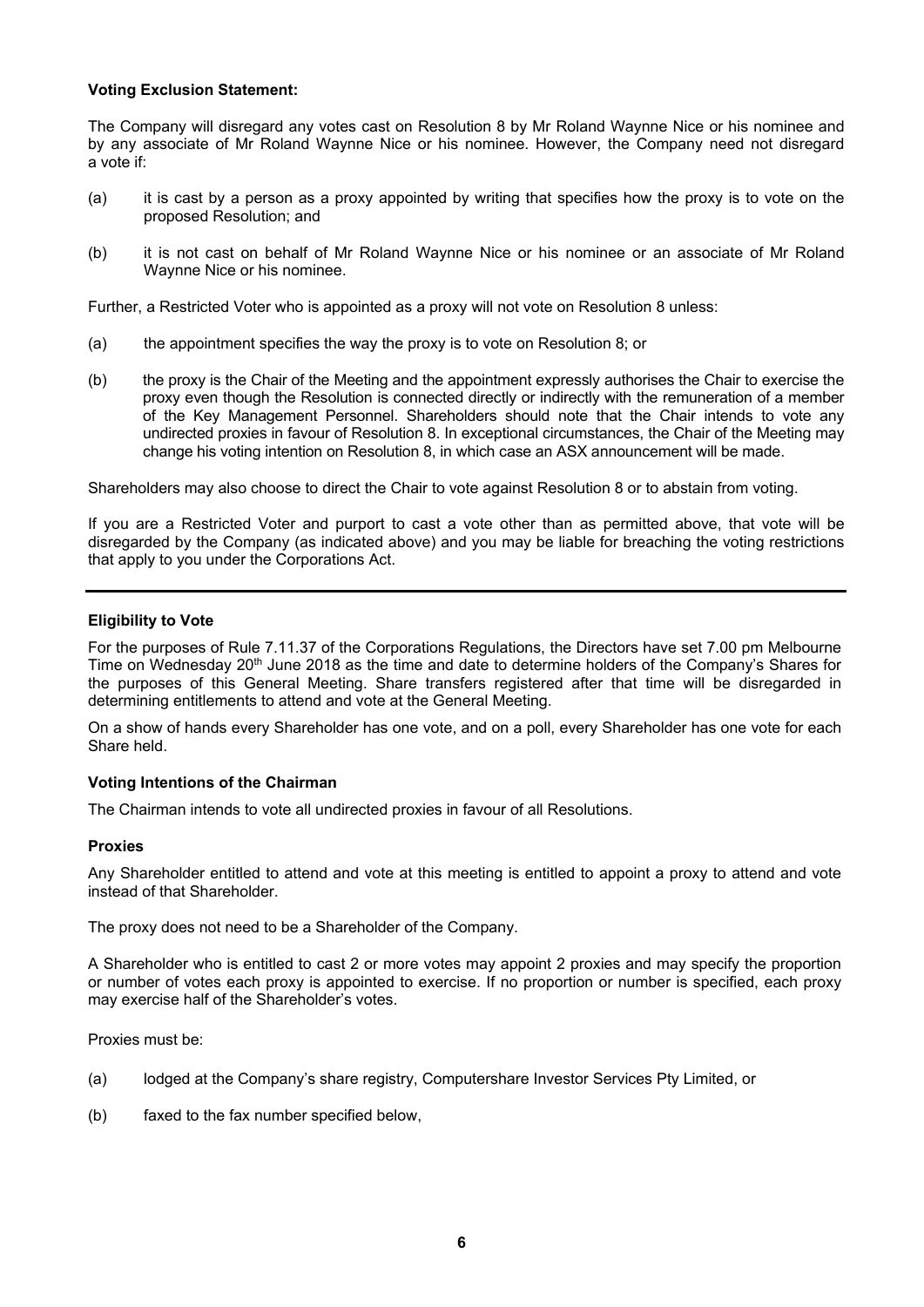To be effective, proxy forms must be received by the Company or share registry at least 48 hours before the time for holding the meeting.

Address (postal deliveries): GPO Box 242, Melbourne, VIC, Australia, 3001<br>Fax number for lodgement: 1800 783 447 or +61 3 9473 2555 1800 783 447 or +61 3 9473 2555

The proxy form has been enclosed. Please read all instructions carefully before completing the proxy form.

Dated at Sydney this 18<sup>th</sup> day of May 2018

# **BY ORDER OF THE BOARD**

*Se WClask* 

David Clark Company Secretary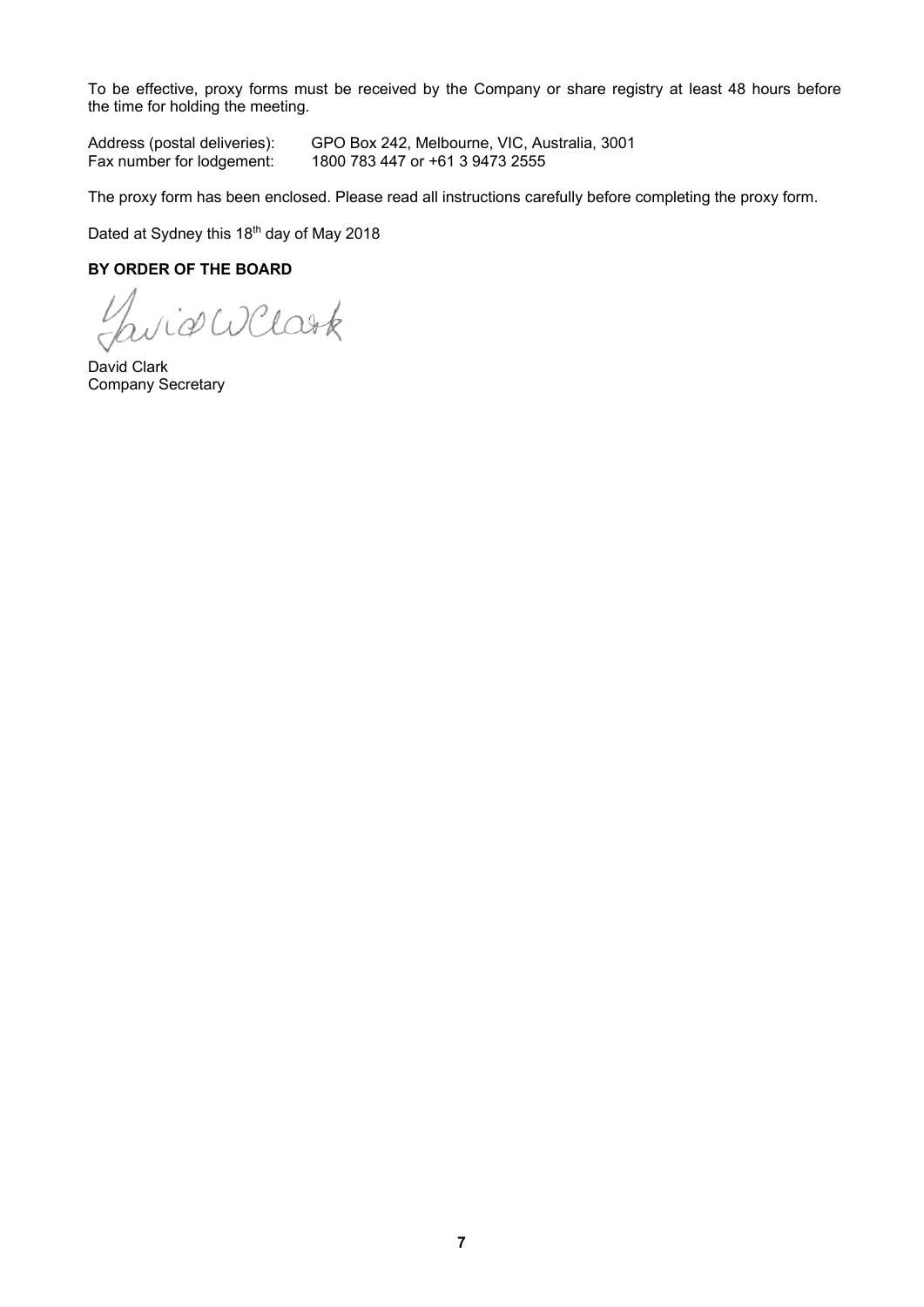# **EXPLANATORY STATEMENT**

This Explanatory Statement has been prepared for the information of the Shareholders of the Company in connection with the business to be conducted at the General Meeting to be held at the offices of Baker McKenzie, Level 19, 181 William Street, Melbourne on Friday, 22<sup>nd</sup> June, 2018 commencing at 10:30am Melbourne Time.

The purpose of this Explanatory Statement is to provide information which the Directors believe to be material to Shareholders in deciding whether or not to pass the Resolutions in the Notice of Meeting.

#### **Voting Exclusion Statement:**

Where a voting exclusion applies, the Company need not disregard a vote if it is cast by a person as a proxy for a person who is entitled to vote in accordance with the directions on the proxy form or it is cast by the person chairing the meeting as proxy for a person who is entitled to vote, in accordance with a direction on the proxy form to vote as the proxy decides.

# **RESOLUTION 1 – APPROVAL OF PRIOR ISSUE OF ORDINARY SHARES**

Resolution 1 is in respect of the issue of 68,000,000 ordinary fully paid Shares.

On 6 February 2018, the Company issued 68,000,000 Shares to institutional and sophisticated investors in Australia and internationally, at an issue price of \$0.025 to raise A\$1,700,000. Proceeds from the Placement are being used to further develop its Chilean exploration and NSW Gold programs. The Company is also using these funds to part settle the purchase of the Mt Carbine Quarry and Mining Leases.

The 68,000,000 Shares were issued pursuant to the Company's capacity under ASX Listing Rule 7.1. Resolution 1 seeks Shareholder ratification pursuant to ASX Listing Rule 7.4 for the issue of those Shares.

ASX Listing Rule 7.1 provides that without Shareholder approval, a company must not in the absence of an exception issue or agree to issue new "equity securities" constituting more than 15% of its total ordinary Shares on issue within a twelve (12) month period, excluding any issue of Shares approved by Shareholders.

However, ASX Listing Rule 7.4 allows an issue of securities made without the approval of Shareholders to be treated as having been made with approval, for the purposes of ASX Listing Rule 7.1, provided the issue did not breach ASX Listing Rule 7.1 and Shareholders subsequently approve the issue.

Shareholder approval is now sought pursuant to ASX Listing Rule 7.4 to approve the prior issue so that the Company retains its capacity to issue up to a full 15% of its issued capital, if required, in the next twelve (12) months without Shareholder approval.

ASX Listing Rule 7.5 requires that the following information be provided to Shareholders for the purpose of obtaining Shareholder approval pursuant to ASX Listing Rule 7.4:

- (i) the total number of ordinary fully paid Shares issued is 68,000,000;
- (ii) the issue price of the ordinary Shares is an issue price of \$0.025 per Share;
- (iii) the ordinary fully paid Shares issued rank equally with the Company's existing ordinary Shares on issue;
- (iv) the Shares were issued to institutional and sophisticated investors in Australia and internationally, who are not related parties to the Company;
- (v) proceeds from the Placement are being used to further develop its Chilean exploration and NSW Gold programs. The Company is also using these funds to part settle the purchase of the Mt Carbine Quarry and Mining Leases.
- (vi) no related parties participated in the above equity security issue; and
- (vii) the issue of the above equity securities when made did not breach ASX Listing Rule 7.1.

The Board unanimously recommends that members vote in favour to approve the prior issue of ordinary Shares.

A voting exclusion statement has been included with Resolution 1.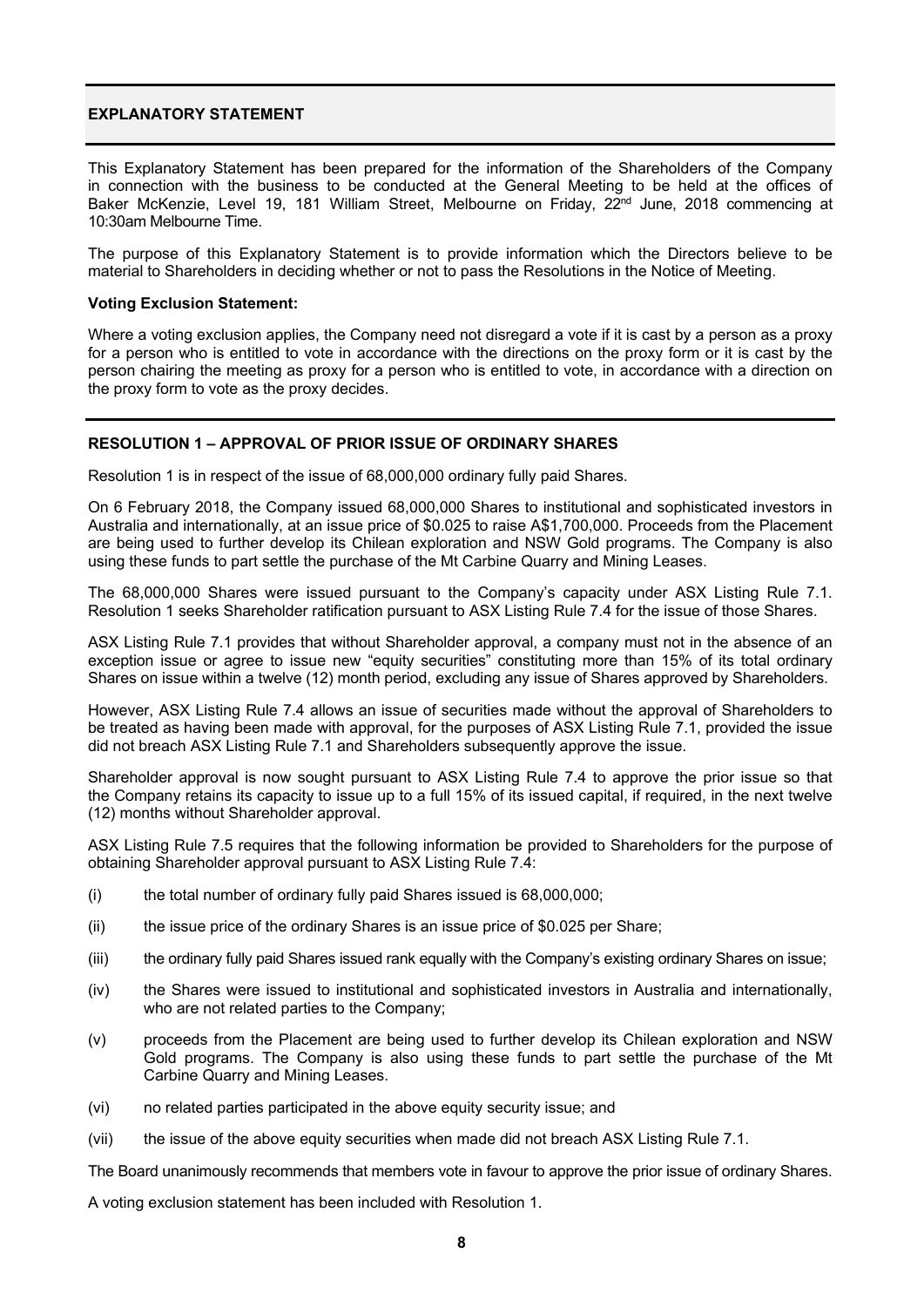# **RESOLUTION 2 – APPROVAL TO ISSUE SHARES TO A DIRECTOR**

Resolution 2 seeks Shareholder approval for the Company to issue a total of 4,000,000 ordinary Shares to Mr Stephen Layton or his nominee at an issue price of \$0.025 ("Director Shares").

#### **Disclosures required for Resolution 2**

Shareholder approval for the issue of the Director Shares the subject of Resolution 2 is sought for the purposes of ASX Listing Rule 10.11 which provides that except in certain circumstances, (which do not apply in the present case), a company listed on the ASX cannot issue or grant securities to a related party without prior shareholder approval.

As approval of Shareholders is being sought for Resolution 2 pursuant to ASX Listing Rule 10.11, shareholder approval under Listing Rule 7.1 is not required, in accordance with Exception 14 of Listing Rule 7.2.

#### **Information required by Listing Rule 10.13**

Listing Rule 10.11 provides that a company must not issue or agree to issue securities to a related party without first obtaining the approval of shareholders by ordinary resolution. As Resolution 2 relates to the issue of securities to a Director, Shareholder approval must be obtained.

Listing Rule 10.13 requires the following information to be provided to Shareholders for the purpose of obtaining Shareholder approval pursuant to Listing Rule 10.11:

| Director Shares to be<br>issued to:               | Mr Stephen Layton or his nominee(s).                                                                                                                                                                                           |
|---------------------------------------------------|--------------------------------------------------------------------------------------------------------------------------------------------------------------------------------------------------------------------------------|
| <b>Number of Director</b><br>Shares to be issued: | 4.000.000                                                                                                                                                                                                                      |
| Date of Issue:                                    | As soon as practicable after the date of the General Meeting, but in any event<br>no later than one (1) month after the date of the meeting.                                                                                   |
| Consideration:                                    | The issue price will be \$0.025 per Director Share.                                                                                                                                                                            |
| <b>Terms and conditions:</b>                      | The Director Shares issued will be fully paid ordinary shares in the capital of<br>the Company issued on the same terms and conditions as the Company's<br>existing Shares.                                                    |
| Funds:                                            | Proceeds from the Placement will be used to further develop its Chilean<br>exploration and NSW Gold programs. The Company will also use these funds<br>to part settle the purchase of the Mt Carbine Quarry and Mining Leases. |

In addition, the following information is provided to Shareholders to allow them to assess the proposed issue:

- (a) Mr Layton is a related party of the Company to whom the financial benefit would be given if Shareholders approve Resolution 2.
- (b) The current share price as at 4 May 2018 is 2.4 cents. This is below the issue price at which Mr Layton would subscribe.
- (c) Mr Layton declines to make a recommendation about Resolution 2 as he has a material personal interest in the outcome of the Resolution.
- (d) The Board, with the exception of Mr Layton, recommends that shareholders vote in favour of Resolution 2.
- (e) As announced on 31 January 2018, the Company raised A\$1.8 million before costs through a placement of shares to institutional and sophisticated investors (the "Placement"). The majority of this Placement, namely 68,000,000 shares, was allotted on 6 February 2018 after the receipt by the Company of A\$1.7 million. Resolution 2 seeks Shareholder approval for the issue of 4,000,000 Shares to Mr Layton or his nominee(s) arising from the participation by Mr Layton in the Placement. Should Resolution 2 receive shareholder approval, the Company will receive funds in the sum of \$100,000 from Mr Layton and total funds raised from the placement announced on 31 January 2018 will equal A\$1.8 million.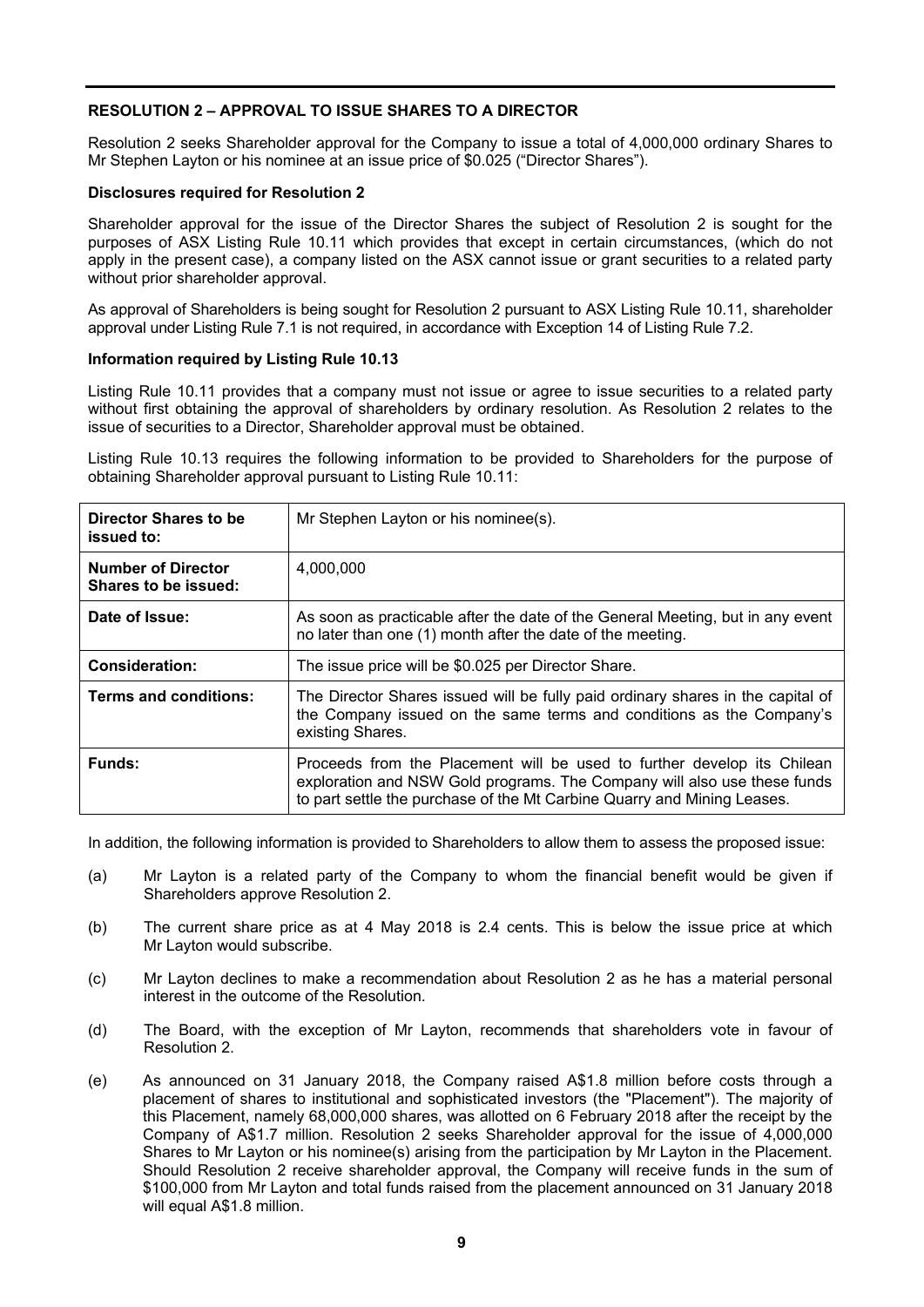# **RESOLUTIONS 3 AND 4 – CHANGE OF AUDITOR**

#### **Resolution 3 – Removal of Auditor**

In accordance with section 329 of the Corporations Act, an auditor of a company may be removed from office by resolution at a general meeting of which two (2) months notice of intention to move the resolution has been given (**Notice of Intention**).

It should be noted that under this section, if a company calls a meeting after the Notice of Intention has been given, the meeting may pass the resolution even though the meeting is held less than 2 months after the Notice of Intention is given.

Resolution 3 is an ordinary resolution seeking the removal of BDO Audit (Nth Qld) Pty Ltd as the auditor of the Company. An auditor may be removed in a general meeting provided that the Notice of Intention to remove the auditor has been received from a member of the company. A copy of the Notice of Intention is set out in Schedule 4 to this Notice.

The Company has received the Notice of Intention to move a resolution for the removal of BDO Audit (Nth Qld) Pty Ltd as auditor of the Company. In accordance with section 329(2) of the Corporations Act, a copy of the notice has been provided to BDO Audit (Nth Qld) Pty Ltd and the Australian Securities and Investments Commission in accordance with the Corporations Act.

The Company has been pleased with the service level BDO Audit (Nth Qld) Pty Ltd has provided since 2012 however, following a review of its audit requirements, the Board believes it is now appropriate to change auditor for the Company.

The Board does not believe that the audit quality will be diminished as a result of changing auditors.

The Directors recommend that Shareholders vote in favour of this resolution.

#### **Resolution 4 – Appointment of Auditor**

The Board conducted a tender process and received and reviewed proposals from three (3) audit firms to provide independent external audit services to the Company. The Board have recommended that Nexia Australia be appointed as auditor to the Company.

Under section 327D of the Corporations Act, the Company in a general meeting may appoint an auditor to replace an auditor removed under section 329 of the Corporations Act.

Resolution 4 is a special resolution seeking the appointment of Nexia Australia (Nexia) as the new auditor of the Company. Resolution 4 is subject to the passing of Resolution 3.

As required by the Corporations Act, a nomination for Nexia to be appointed as the auditor of the Company has been received from a member. A copy of the nomination of Nexia as auditor is set out in Schedule 4 to this Notice.

In accordance with section 328A(1) of the Corporations Act, Nexia has given its written consent to act as the Company's auditor and is subject to shareholder approval of this resolution.

If Resolutions 3 and 4 are passed, the appointment of Nexia as the Company's auditor will take effect at the close of this Meeting.

The notice of intention to appoint Nexia Australia was provided to the Company within two (2) months of the date for this meeting.

The Directors recommend that Shareholders vote in favour of this resolution.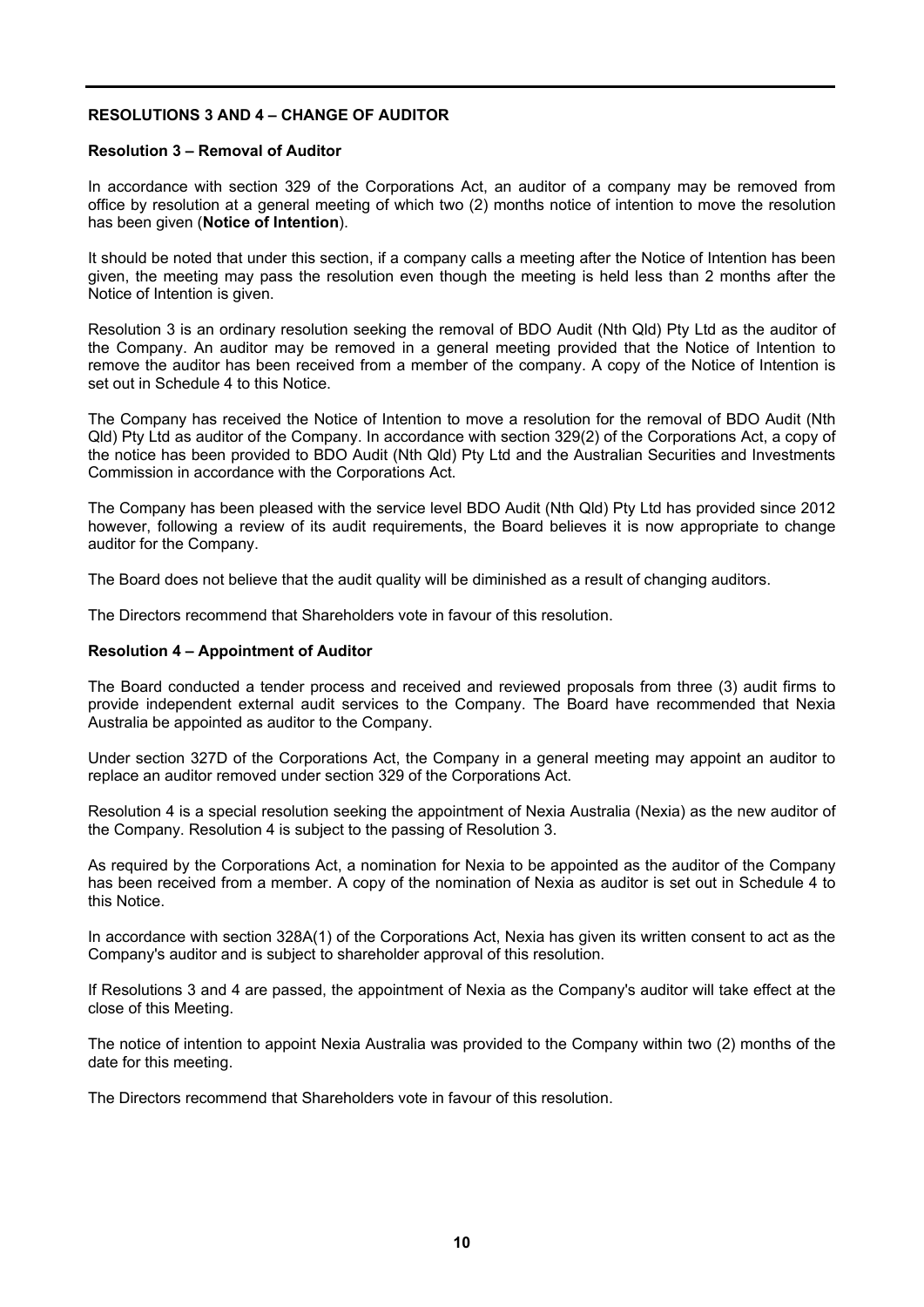# **RESOLUTION 5 – ADOPTION OF NEW EQUITY INCENTIVE PLAN**

# **(A) Background**

Due to the Company's advancing exploration development, corporate growth and increasing number of executives, employees and consultants, the Board has conducted a detailed evaluation of the alternatives available to attract, retain, incentivise and reward its personnel.

Whilst the Board wishes to adopt a more equitable, and market based, incentive scheme which acknowledges the need to adequately incentivise and remunerate officers, contractors and staff, the Company wishes to invest the vast majority of its cash reserves in exploration and project development efforts.

Equity based incentives therefore provide a viable means of recognising and rewarding performance.

The key foundations of the equity incentive program is the Speciality Metals International Limited Equity Incentive Plan (the "Plan") which is an integrated strategy regarding the use of equity as part of the Company's overall remuneration policy – a summary of the Plan is included in Schedule 1.

The Plan is designed to:

- (a) provide a cost-effective way to remunerate;
- (b) align incentives with shareholder interests;
- (c) encourage broad-based share ownership by employees; and
- (d) assist attraction and retention.

The Board has the power to establish and to generally issue options, shares or performance rights under the Plan. Performance rights and options are rights to acquire shares subject to satisfaction of specified vesting conditions in a specified performance period.

The Board considers it prudent to seek shareholder approval so that such issues will not be taken into account for the purposes of the 15% limit under Listing Rule 7.1. The Board considers it desirable to maintain this flexibility to access capital through subsequent issues as required.

The current Speciality Metals International Limited Awards Plan was approved by Shareholders on 24 November 2015. Due to recent legislative and taxation changes a review was conducted by the Board and it has been decided to terminate the current Awards Plan. The 2015 Awards Plan is outdated and not fit for purpose or current market practices to allow the flexibility the Board requires to align with a more equitable, and market based, incentive scheme for the Company.

Under the Plan and pursuant to the ASX Listing Rules, shareholder approval will be required in relation to the offer or issue of securities to Directors or other related parties and details of such offers will be required to be disclosed.

# **(B) Administration of the Speciality Metals International Limited Equity Incentive Plan**

The Plan (a summary of which is set out in Schedule 1) is administered by the Board. The Board determines which directors of group companies, full or part time employees or Contractors or Casual Employees (as defined in the Plan) will be offered the opportunity to participate in the Plan and the terms of those offers.

In accordance with ASIC Class Order 14/1000, where an offer is made under the Plan in reliance on the Class Order, the Board must, at the time of making the offer, have reasonable grounds to believe that the total number of Shares (or, in respect of Options or Performance Rights, the total number of Shares which would be issued if those Options or Performance Rights were exercised) will not exceed 5% of the total number of Shares on issue when aggregated with the number of Shares issued or that may be issued as a result of offers made at any time during the previous 3 year period under the Plan or any other employee incentive scheme covered by the Class Order or an ASIC exempt arrangement of a similar kind to an employee incentive scheme. For example, if there were a total of 551 million shares on issue, no more than 27.5 million of those shares can be issued under these types of share plans during the relevant 3 year period.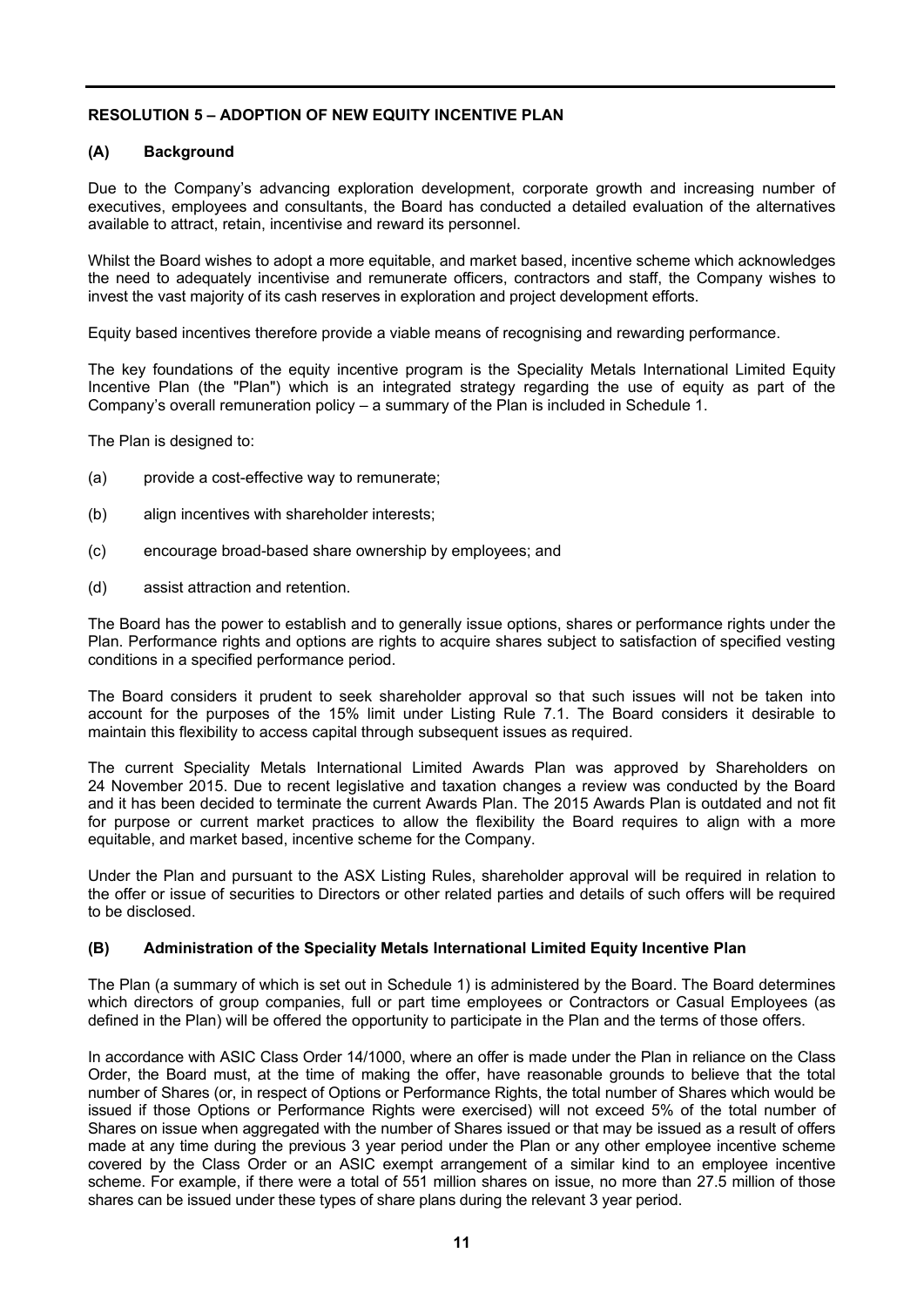# **(C) Terms of the Plan and Information required by the ASX Listing Rules**

A summary of the Plan is set out in Schedule 1. No Shares, Options or Performance Rights have been issued under the Plan as at the date of this Notice.

A full copy of the Plan is available for inspection on the Company's website, www.specialitymetalsintl.com.au and at the Company's registered office.

# **(D) Requirement for Shareholder Approval**

#### *ASX Listing Rules*

Resolution 5 seeks Shareholder approval under exception 9(b) of ASX Listing Rule 7.2 to allow the issue of:

- (a) Shares;
- (b) Performance Rights; and
- (c) Options,

as an exception to ASX Listing Rule 7.1.

ASX Listing Rule 7.1 provides that a company must not, subject to specified exceptions, issue or agree to issue more equity securities during any 12 month period than that amount which represents 15% of the number of fully paid ordinary securities on issue at the commencement of that 12 month period. Exception 9(b) of ASX Listing Rule 7.2 provides that a company may make an issue of securities under an employee incentive scheme (such as the Plan) if, within three years before the date of issue, holders of ordinary securities in the company have approved the issue of securities under the scheme as an exception to ASX Listing Rule 7.1. If Resolution 5 is passed, the Company will have the ability to issue securities to eligible participants under the Plan over a period of three years without impacting on the Company's 15% placement capacity under ASX Listing Rule 7.1.

This is the first approval sought under Listing Rule 7.2 Exception 9 with respect to the Plan. A voting exclusion statement has been included for the purposes of Resolution 5.

# **(E) Directors' Recommendation**

The Directors unanimously recommend that Shareholders vote in favour of Resolution 5.

# **(F) Voting**

Note that a voting exclusion applies to Resolution 5 in the terms set out in the Notice of Meeting.

In particular, Directors (except one who is ineligible to participate in the Plan), their associates and other Restricted Voters may not vote on this Resolution and may not cast a vote as proxy, unless the appointment gives a direction on how to vote or the proxy is given to the Chair and expressly authorises the Chair to exercise the proxy, even if the Resolution is connected directly or indirectly with the remuneration of a member of the Key Management Personnel. The Chair intends to use any such proxies to vote in favour of the Resolution. In exceptional circumstances, the Chair of the Meeting may change his voting intention on Resolution 5, in which case an ASX announcement will be made*.* 

Shareholders are urged to carefully read the Proxy Form and provide a direction to the proxy on how to vote on this Resolution.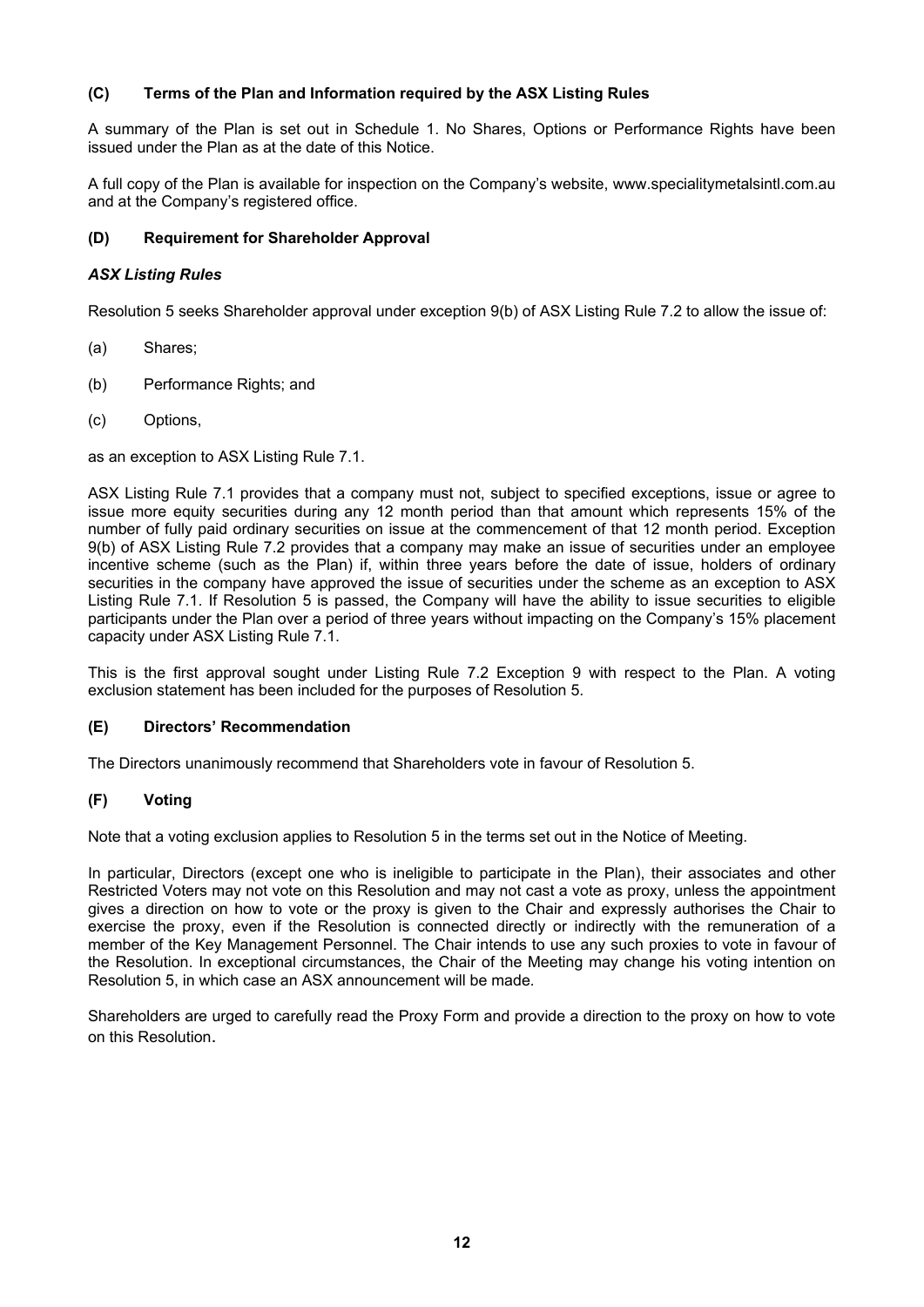## **RESOLUTION 6 – APPROVAL OF PROPOSED ISSUE OF PERFORMANCE RIGHTS TO DIRECTOR – MR RUSSELL HENRY KRAUSE**

#### **(A) General**

The Company proposes to issue a total of 15,000,000 Performance Rights (each with a nil exercise price and an expiry date of 2 years after the date of issue to Mr Russell Henry Krause (or his nominee) on the terms and conditions set out below.

The Directors (in the absence of Mr Krause) consider that the grant of Performance Rights to Mr Krause (or his nominee) provides a cost-effective way to remunerate Mr Krause, as opposed to cash remuneration and reasonable given the Vesting Conditions will align the interests of Mr Krause with those of Shareholders.

Shareholders should note that for the reasons noted above, it is proposed to grant Performance Rights to Mr Krause (or his nominee) noting the guidelines contained in the commentary to Recommendation 8.2 of the ASX Corporate Governance Council's Corporate Governance Principles and Recommendations, which states that performance based remuneration for Executive Directors should be linked to clearly specified performance targets and aligned to the Company's short and long-term performance objectives. The Board (in the absence of Mr Krause) considers the grant of Performance Rights to Mr Krause (or his nominee) as Executive Chairman, reasonable in the circumstances and given the necessity to incentivise the highest calibre of professionals to the Company, while maintaining the Company's cash reserves.

# **(B) ASX Listing Rule 10.11**

ASX Listing Rule 10.11 also requires shareholder approval to be obtained where an entity issues, or agrees to issue, securities to a related party, or a person whose relationship with the entity or a related party is, in ASX's opinion, such that approval should be obtained unless an exception in ASX Listing Rule 10.12 applies.

As the grant of the Performance Rights to Mr Krause (or his nominee) involves the issue of securities to a related party of the Company, Shareholder approval pursuant to ASX Listing Rule 10.11 is required unless an exception applies. Accordingly, Shareholder approval is sought for the grant of Performance Rights to Mr Krause (or his nominee).

Approval pursuant to ASX Listing Rule 7.1 is not required for the grant of Performance Rights to Mr Krause (or his nominee) as approval is being obtained under ASX Listing Rule 10.11. Accordingly, the grant of Performance Rights to Mr Krause (or his nominee) will not be included in the use of the Company's 15% annual placement capacity pursuant to ASX Listing Rule 7.1.

# **(C) General Information**

- (a) The Performance Rights will be issued for nil cash consideration and no consideration will be payable upon the vesting (or exercise) of the Performance Rights on the achievement of the specified performance criteria;
- (b) The specified Performance criteria for vesting purposes are:
	- (i) the Company completes the acquisition of the Mt Carbine Quarry and associated mining leases; or
	- (ii) the Company share price on the ASX trades on at least 3 consecutive business days above 5 cents;
- (c) The Performance Rights will expire on the date which is 2 years after the date of issue;
- (d) As noted above, the issue of Performance Rights to Mr Krause (or his nominee) is considered to be a cost-effective way to remunerate and incentivise Mr Krause, as opposed to cash remuneration. Mr Krause is paid a cash remuneration significantly lower than the previous CEO. As Executive Chairman, Mr Krause's total cash remuneration for the 2018 financial year, on an annualised basis, is \$120,000 compared to the total cash remuneration, on an annualised basis, for the previous CEO, of \$240,000. The issue of Performance Rights to Mr Krause (or his nominee) will align Mr Krause's interests with the interests of other security holders; and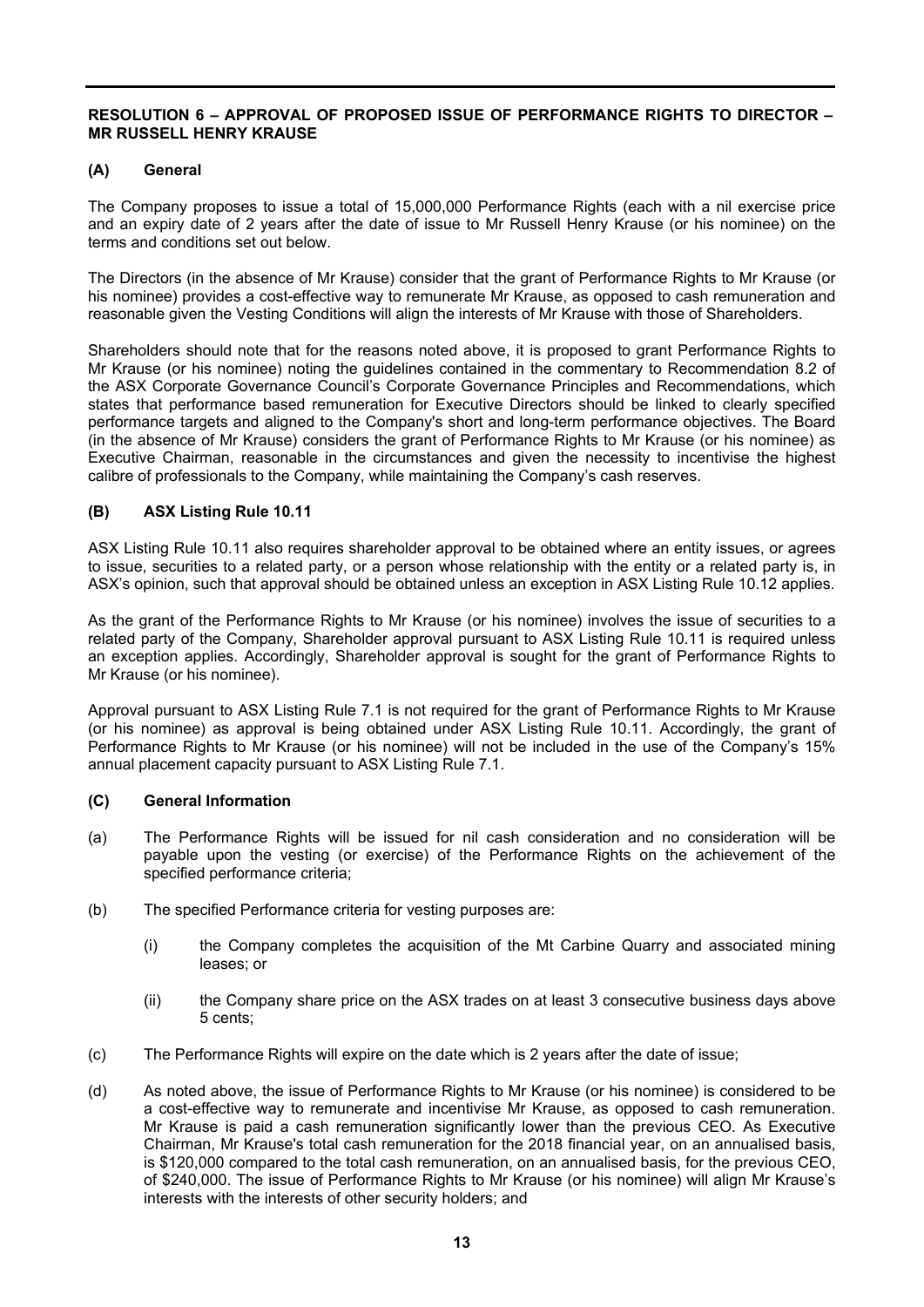(e) In determining the number of Performance Rights to be issued to Mr Krause, consideration was given to the relevant experience and role of Mr Krause, his overall remuneration terms, and the terms of share packages granted to directors of similar companies. Mr Krause was appointed Non-Executive Chairman of the Company on 30 June 2013 and Executive Chairman on 14 November 2017. Mr Krause has over 25 years' Executive Management and Director level experience in a range of corporate advisory, stockbroking, and investment banking roles with some of Australia's leading financial services firms. Mr Krause also has extensive experience in the resources sector providing equity capital markets, capital raising and corporate advisory services to a range of ASX listed mining and energy companies. Mr Krause is currently a Non-Executive Director and Chairman of Austex Oil Limited (ASX:AOK) and Non-Executive Director of ELK Petroleum Limited (ASX:ELK) and a Director of Novus Capital Limited.

#### *Valuation of Performance Rights*

The indicative value of the Performance Rights proposed to be issued to Mr Krause is \$198,000. The Performance Rights have been valued independently by Hall Chadwick Corporate (NSW) Limited. The valuation methodology is set out in Schedule 2.

#### *Mr Krause's current holdings*

The relevant interest of Mr Krause in securities of the Company as at the date of this Notice of Meeting is set out below:

| <b>Related Party</b>    | <b>Shares</b> | <b>Options</b> | <b>Performance Rights</b> |
|-------------------------|---------------|----------------|---------------------------|
| Mr Russell Henry Krause | .000.000      | Nil            | Nil                       |

#### *Mr Krause's total remuneration package*

The remuneration and emoluments from the Company to Mr Krause for the previous financial year and proposed remuneration and emoluments for the current financial year are set out below:

| <b>Related Party</b>             | 2018 Financial Year | 2017 Financial Year |
|----------------------------------|---------------------|---------------------|
| Mr Russell Henry Krause          |                     |                     |
| Salary                           | \$97,500            | \$60,000            |
| Short term cash payments (bonus) | Nil                 | Nil                 |
| Superannuation                   | Nil                 | Nil                 |
| Shares (non cash)                | Nil                 | Nil                 |
| Options (non cash)               | Nil                 | Nil                 |
| Performance Rights (non cash)    | \$198,000           | Nil                 |
| <b>Total financial benefit</b>   | \$295,500           | \$60,000            |

#### *Dilution effect of grant of Performance Rights on existing members' interests*

If the Vesting Condition is satisfied, a total of 15,000,000 Shares would be issued. This will increase the number of Shares on issue from 550,876,418 to 565,876,418 (assuming that no Options are issued and exercised, no other Shares issued, or no other Performance Rights vested) with the effect that the shareholding of existing Shareholders would be diluted by an aggregate of 2.7%.

#### *Company's historical Share price*

The trading history of the Shares on ASX in the 12 months before the date of this Notice is set out below:

|         | <b>Price</b> | <b>Date</b>       |
|---------|--------------|-------------------|
| Highest | \$0.042      | Uanuary 2018<br>4 |
| Lowest  | \$0.007      | 19 May 2017       |
| Last    | \$0.020      | 14 May 2018       |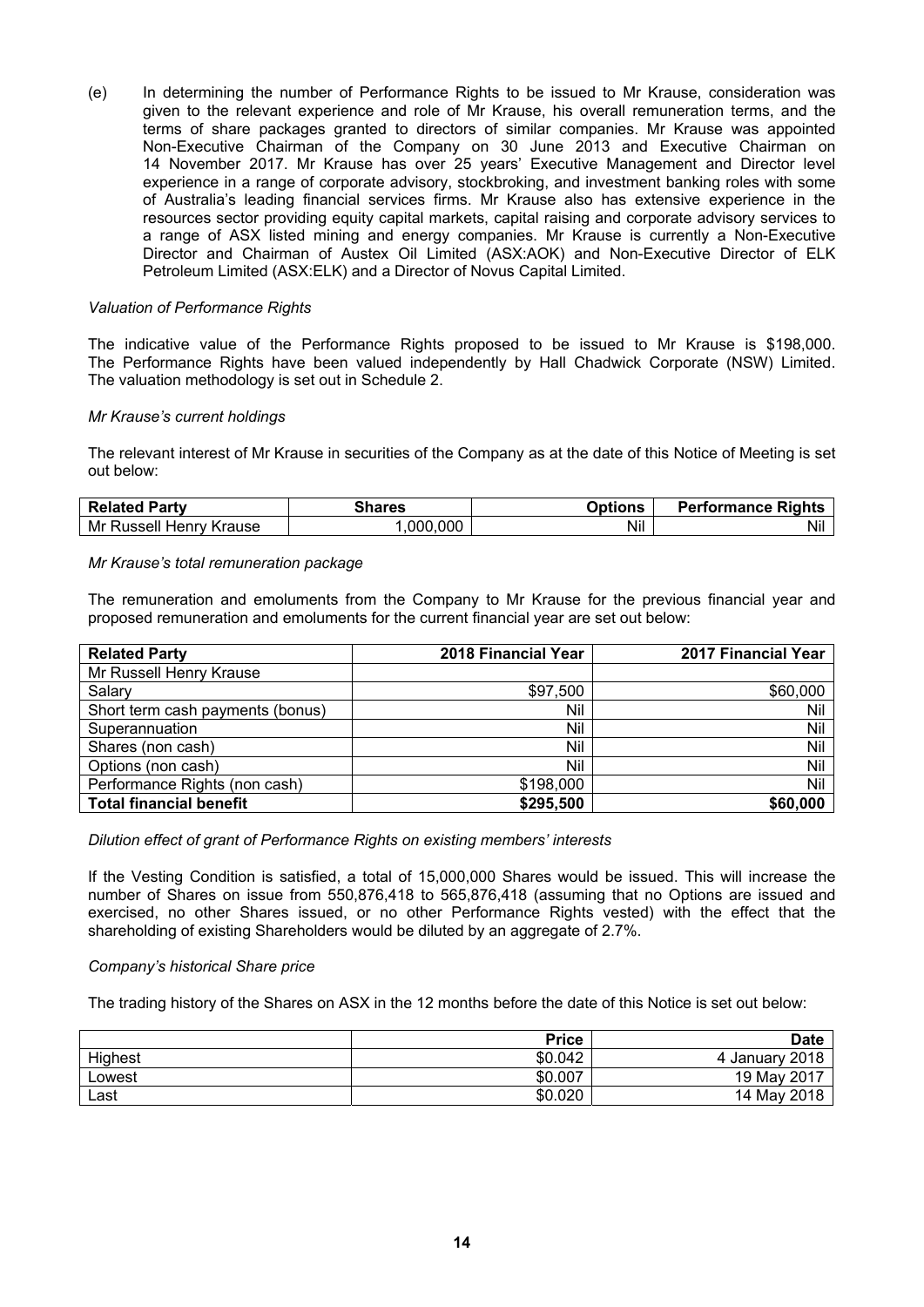# *Other information*

- (a) The primary purpose of the issue of Performance Rights to Mr Krause is to incentivise the highest calibre of professionals to the Company. The Board (in the absence of Mr Krause) considers this issue to be a cost-effective remuneration practice and reasonable given the Vesting Condition will align the interests of Mr Krause with those of Shareholders.
- (b) If the Vesting Condition is met, then the Performance Rights will vest to Mr Krause (or his nominee). Accordingly, there will be an effective cost to the Company as the Performance Rights will dilute the ownership interests of shareholders.
- (c) Under the Australian Equivalent of the International Financial Reporting Standards (IFRS), the Company is required to expense the value of the Performance Rights in its statement of financial performance over the vesting period of the performance rights.

# **(D) ASX Listing Rules**

The following information is provided to Shareholders in relation to Resolution 6 for the purposes of ASX Listing Rule 10.13:

- (a) The Performance Rights will be issued to Mr Krause who is a Director (or his nominee).
- (b) The maximum number of Performance Rights that may be issued is 15,000,000.
- (c) The Performance Rights will be issued to Mr Krause (or his nominee) no later than 1 month after the date of this General Meeting (or such later date as permitted by any ASX waiver or modification of the ASX Listing Rules).
- (d) The Performance Rights will be issued for no cash payment.
- (e) No funds will be raised by the issue of the Performance Rights.

# **(E) Directors' Recommendation**

Mr Krause declines to make a recommendation to Shareholders in relation to Resolution 6 due to his material personal interest in the outcome of the Resolution, as it relates to the proposed grant of Performance Rights to him individually (or his nominee). Messrs Layton and Nice also decline to make a recommendation about Resolution 6. ASIC Regulatory Guide 76: Related Party Transactions notes at paragraph 76.103 that it is good practice for directors to avoid making a recommendation for resolutions about each other's remuneration as there may be a conflict of interest. Whilst Messrs Layton and Nice do not have a material personal interest in the outcome of Resolution 6, given it is proposed that they also be issued with Performance Rights under Resolutions 7 and 8 respectively, they have declined to make a recommendation about Resolution 6 in line with the ASIC guidance.

# **(F) Voting**

Note that a voting exclusion applies to Resolution 6 in the terms set out in the Notice of Meeting. In particular, Mr Krause, his associates and other Restricted Voters may not vote on this Resolution and may not cast a vote as proxy, unless the appointment gives a direction on how to vote or the proxy is given to the Chair and expressly authorises the Chair to exercise the proxy, even if the Resolution is connected directly or indirectly with the remuneration of a member of the Key Management Personnel. The Chair intends to use any such proxies to vote in favour of the Resolution. In exceptional circumstances, the Chair of the Meeting may change his voting intention on Resolution 6, in which case an ASX announcement will be made*.* 

Shareholders are urged to carefully read the Proxy Form and provide a direction to the proxy on how to vote on this Resolution.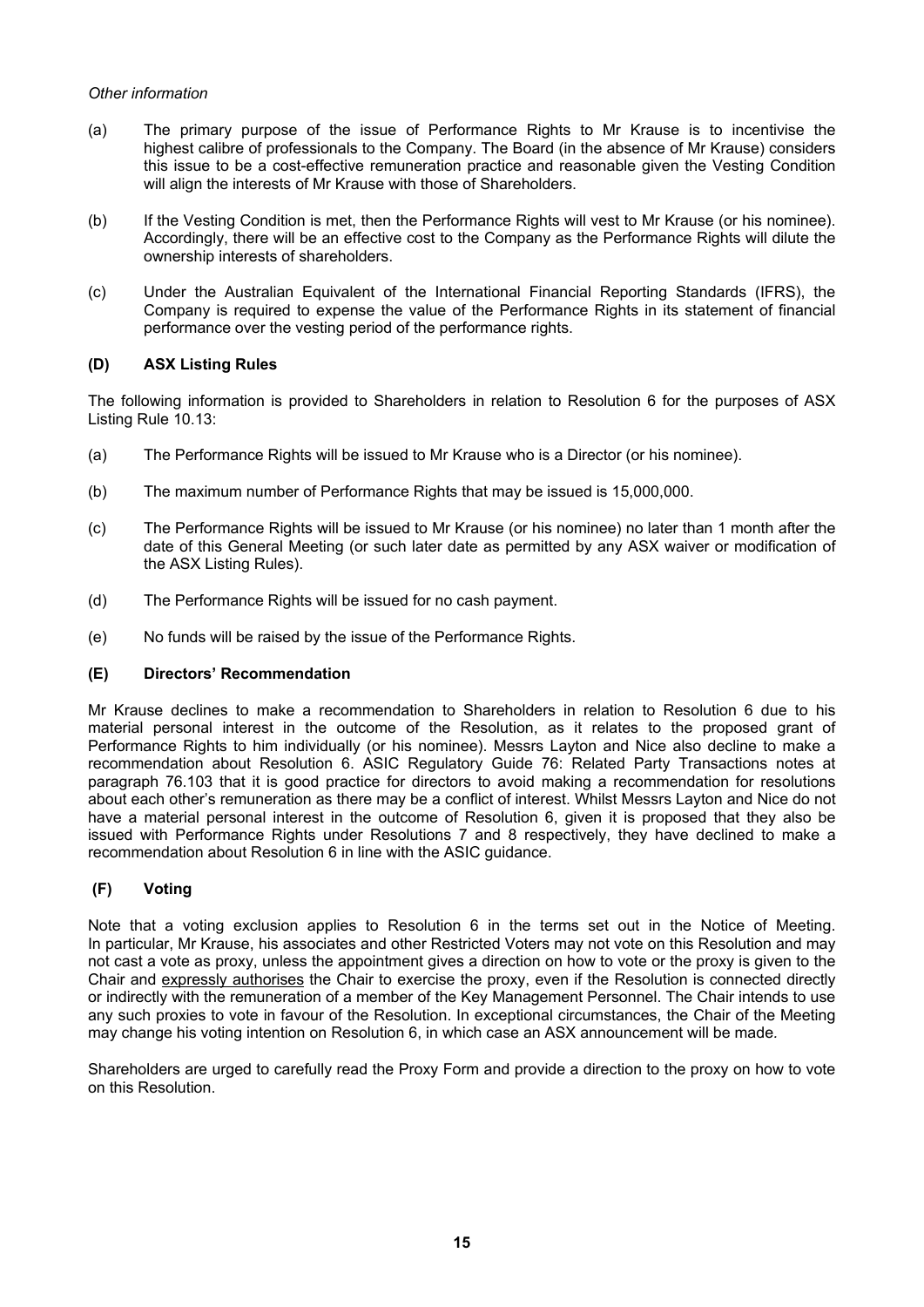# **RESOLUTION 7 – APPROVAL OF PROPOSED ISSUE OF PERFORMANCE RIGHTS TO DIRECTOR – MR STEPHEN LAYTON**

## **(A) General**

The Company proposes to issue a total of 5,000,000 Performance Rights (each with a nil exercise price and an expiry date of 2 years after the date of issue to Mr Stephen Layton (or his nominee) on the terms and conditions set out below.

The Directors (in the absence of Mr Layton) consider that the grant of Performance Rights to Mr Layton (or his nominee) provides a cost-effective way to remunerate Mr Layton, as opposed to cash remuneration and reasonable given the Vesting Conditions will align the interests of Mr Layton with those of Shareholders.

Shareholders should note that for the reasons noted above, it is proposed to grant Performance Rights to Mr Layton (or his nominee) notwithstanding the guidelines contained in the commentary to Recommendation 8.2 of the ASX Corporate Governance Council's Corporate Governance Principles and Recommendations, which states that non-executive Directors should not normally participate in schemes designed for the remuneration of executives. However, the Board (in the absence of Mr Layton) considers the grant of Performance Rights to Mr Layton (or his nominee) reasonable in the circumstances, given the necessity to incentivise the highest calibre of professionals to the Company, while maintaining the Company's cash reserves.

# **(B) ASX Listing Rule 10.11**

ASX Listing Rule 10.11 also requires shareholder approval to be obtained where an entity issues, or agrees to issue, securities to a related party, or a person whose relationship with the entity or a related party is, in ASX's opinion, such that approval should be obtained unless an exception in ASX Listing Rule 10.12 applies.

As the grant of the Performance Rights to Mr Layton (or his nominee) involves the issue of securities to a related party of the Company, Shareholder approval pursuant to ASX Listing Rule 10.11 is required unless an exception applies. Accordingly, Shareholder approval is sought for the grant of Performance Rights to Mr Layton (or his nominee).

Approval pursuant to ASX Listing Rule 7.1 is not required for the grant of Performance Rights to Mr Layton (or his nominee) as approval is being obtained under ASX Listing Rule 10.11. Accordingly, the grant of Performance Rights to Mr Layton (or his nominee) will not be included in the use of the Company's 15% annual placement capacity pursuant to ASX Listing Rule 7.1.

# **(C) General Information**

- (a) The Performance Rights will be issued for nil cash consideration and no consideration will be payable upon the vesting (or exercise) of the Performance Rights on the achievement of the specified performance criteria;
- (b) The specified Performance criteria for vesting purposes are:
	- (i) the Company completes the acquisition of the Mt Carbine Quarry and associated mining leases; or
	- (ii) the Company share price on the ASX trades on at least 3 consecutive business days above 5 cents;
- (c) The Performance Rights will expire on the date which is 2 years after the date of issue;
- (d) As noted above, the issue of Performance Rights to Mr Layton (or his nominee) is considered to be a cost-effective way to remunerate and incentivise Mr Layton, as opposed to cash remuneration. The issue of Performance Rights to Mr Layton (or his nominee) will align Mr Layton's interests with the interests of other security holders; and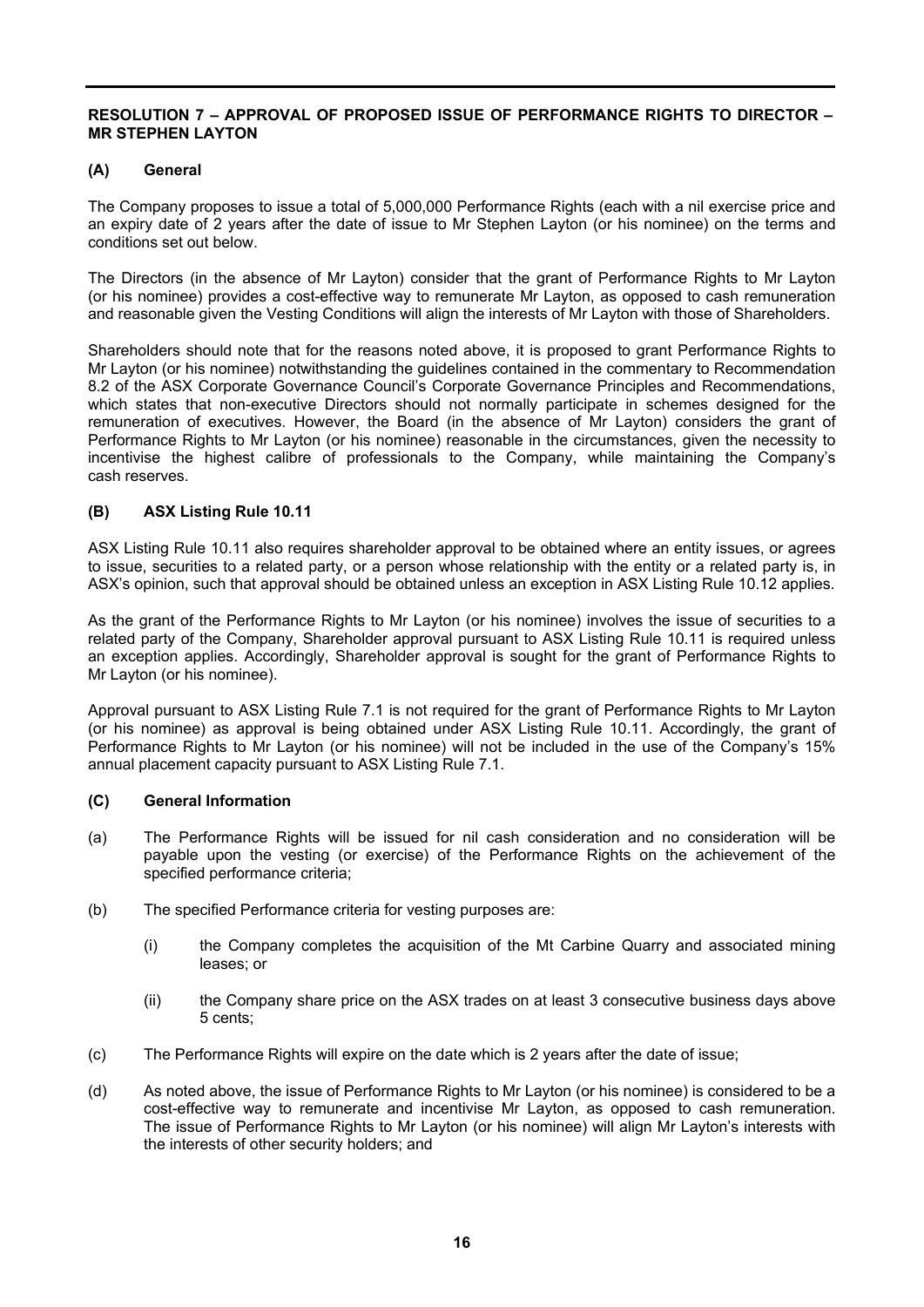(e) In determining the number of Performance Rights to be issued to Mr Layton, consideration was given to the relevant experience and role of Mr Layton, his overall remuneration terms, and the terms of share packages granted to directors of similar companies. Mr Layton has over 35 years' experience in Equity Capital Markets in the UK and Australia. Starting as a Jobber (market marker) with BZW on the floor of the London Stock Exchange from 1980 to 1986, Mr Layton became a Member of the London Stock Exchange in 1985. Since migrating to Australia in 1986 Mr Layton has worked with various stockbroking firms and/or AFSL regulated Corporate Advisory firms and is currently Head of Equity Capital Markets with Fiscus Capital Pty Ltd, an associate of Nexia Australia. Having raised capital for many ASX listed companies, including the Company, Mr Layton has a depth of knowledge that only comes from a thorough immersion in the industry. Mr Layton specializes in capital raising services and opportunities, corporate advisory, facilitation of ASX listings and assisting companies grow. Mr Layton has held both Principal and Director roles in his advisory career, with his most recent role as a Director and Principal of Melbourne Capital Limited and his Professional Associations include Master Stockbroking – MSAFAA.

#### *Valuation of Performance Rights*

The indicative value of the Performance Rights proposed to be issued to Mr Layton is \$66,000. The Performance Rights have been valued independently by Hall Chadwick Corporate (NSW) Limited. The valuation methodology is set out in Schedule 2.

#### *Mr Layton's current holdings*

The relevant interest of Mr Layton in securities of the Company as at the date of this Notice of Meeting is set out below:

| Party<br>Related        | `hares             | <b>Options</b> | <b>Performance Rights</b> |
|-------------------------|--------------------|----------------|---------------------------|
| Mr<br>∟avton<br>Stephen | .000<br>.000<br>った | Nil            | Nil                       |

#### *Mr Layton's total remuneration package*

The remuneration and emoluments from the Company to Mr Layton for the previous financial year and proposed remuneration and emoluments for the current financial year are set out below:

| <b>Related Party</b>             | 2018 Financial Year | 2017 Financial Year |
|----------------------------------|---------------------|---------------------|
| Mr Stephen Layton                |                     |                     |
| Salary                           | \$30,000            | Nil                 |
| Short term cash payments (bonus) | Nil                 | Nil                 |
| Superannuation                   | Nil                 | Nil                 |
| Shares (non cash)                | Nil                 | Nil                 |
| Options (non cash)               | Nil                 | Nil                 |
| Performance Rights (non cash)    | \$66,000            | Nil                 |
| <b>Total financial benefit</b>   | \$96,000            | \$Nil               |

#### *Dilution effect of grant of Performance Rights on existing members' interests*

If the Vesting Condition is satisfied, a total of 5,000,000 Shares would be issued. This will increase the number of Shares on issue from 550,876,418 to 555,876,418 (assuming that no Options are issued and exercised, no other Shares issued, or no other Performance Rights vested) with the effect that the shareholding of existing Shareholders would be diluted by an aggregate of 0.9%.

#### *Company's historical Share price*

The trading history of the Shares on ASX in the 12 months before the date of this Notice is set out below:

|         | <b>Price</b> | <b>Date</b>    |
|---------|--------------|----------------|
| Highest | \$0.042      | 4 January 2018 |
| Lowest  | \$0.007      | 19 May 2017    |
| Last    | \$0.020      | 14 May 2018    |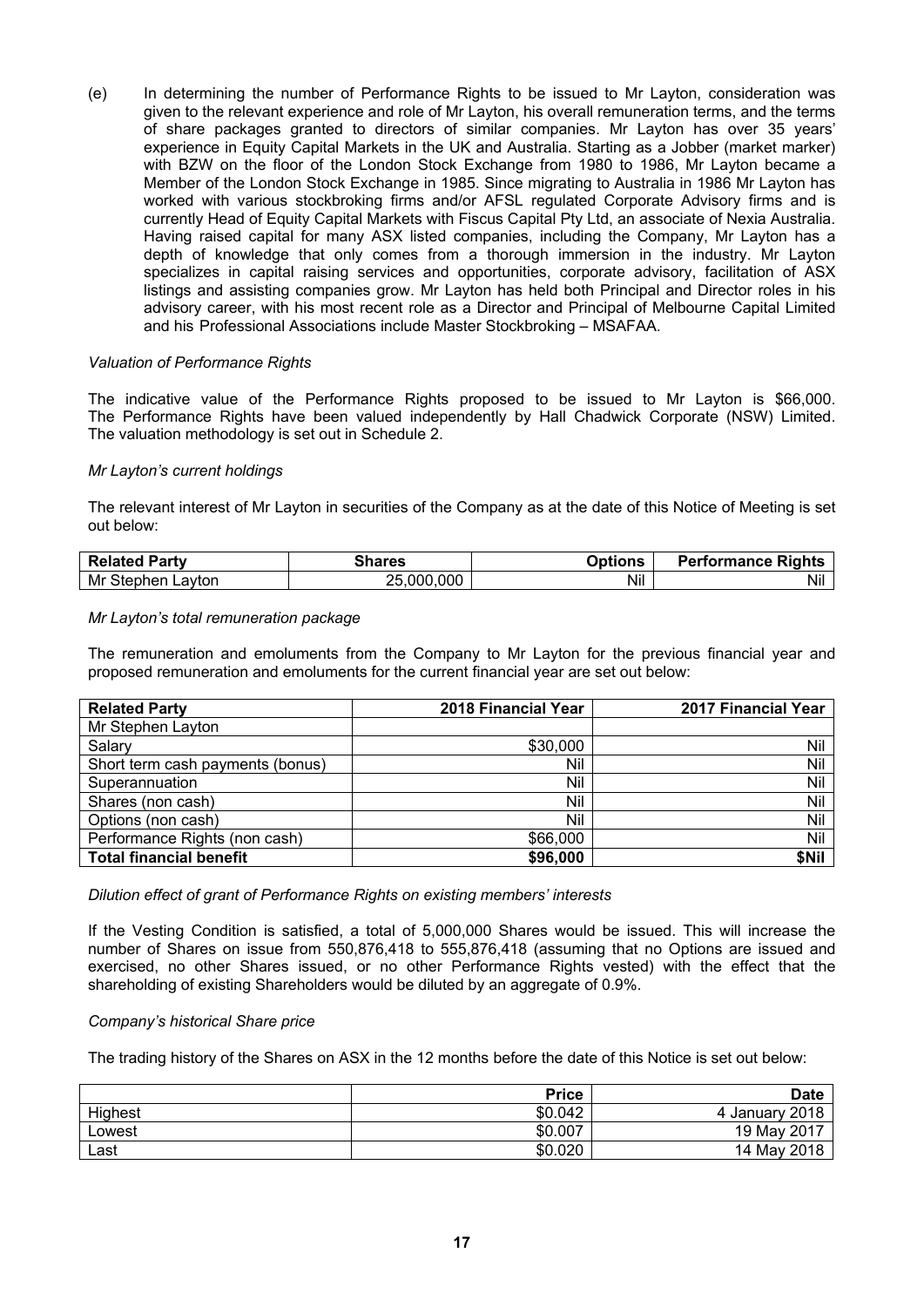# *Other information*

- (a) The primary purpose of the issue of Performance Rights to Mr Layton is to incentivise the highest calibre of professionals to the Company. The Board (in the absence of Mr Layton) considers this issue to be a cost-effective remuneration practice and reasonable given the Vesting Condition will align the interests of Mr Layton with those of Shareholders.
- (b) If the Vesting Condition is met, then the Performance Rights will vest to Mr Layton (or his nominee). Accordingly, there will be an effective cost to the Company as the Performance Rights will dilute the ownership interests of shareholders.
- (c) Under the Australian Equivalent of the International Financial Reporting Standards (IFRS), the Company is required to expense the value of the Performance Rights in its statement of financial performance over the vesting period of the performance rights.

# **(D) ASX Listing Rules**

The following information is provided to Shareholders in relation to Resolution 7 for the purposes of ASX Listing Rule 10.13:

- (a) The Performance Rights will be issued to Mr Layton who is a Director (or his nominee).
- (b) The maximum number of Performance Rights that may be issued is 5,000,000.
- (c) The Performance Rights will be issued to Mr Layton (or his nominee) no later than 1 month after the date of this General Meeting (or such later date as permitted by any ASX waiver or modification of the ASX Listing Rules).
- (d) The Performance Rights will be issued for no cash payment.
- (e) No funds will be raised by the issue of the Performance Rights.

# **(E) Directors' Recommendation**

Mr Layton declines to make a recommendation to Shareholders in relation to Resolution 7 due to his material personal interest in the outcome of the Resolution, as it relates to the proposed grant of Performance Rights to him individually (or his nominee). Messrs Krause and Nice also decline to make a recommendation about Resolution 7. ASIC Regulatory Guide 76: Related Party Transactions notes at paragraph 76.103 that it is good practice for directors to avoid making a recommendation for resolutions about each other's remuneration as there may be a conflict of interest. Whilst Messrs Krause and Nice do not have a material personal interest in the outcome of Resolution 7, given it is proposed that they also be issued with Performance Rights under Resolutions 6 and 8 respectively, they have declined to make a recommendation about Resolution 7 in line with the ASIC guidance.

# **(F) Voting**

Note that a voting exclusion applies to Resolution 7 in the terms set out in the Notice of Meeting. In particular, Mr Layton, his associates and other Restricted Voters may not vote on this Resolution and may not cast a vote as proxy, unless the appointment gives a direction on how to vote or the proxy is given to the Chair and expressly authorises the Chair to exercise the proxy, even if the Resolution is connected directly or indirectly with the remuneration of a member of the Key Management Personnel. The Chair intends to use any such proxies to vote in favour of the Resolution. In exceptional circumstances, the Chair of the Meeting may change his voting intention on Resolution 7, in which case an ASX announcement will be made*.* 

Shareholders are urged to carefully read the Proxy Form and provide a direction to the proxy on how to vote on this Resolution.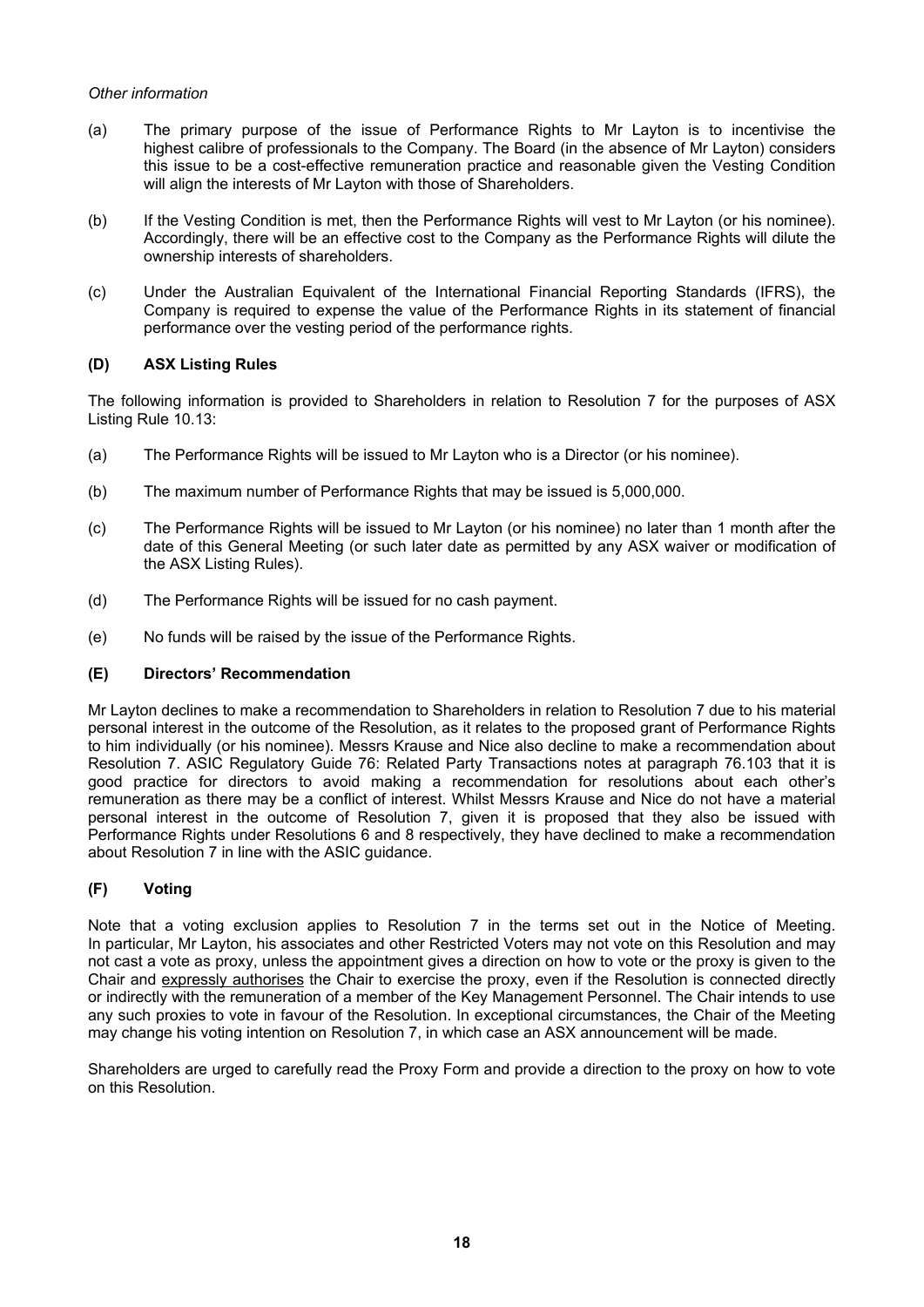## **RESOLUTION 8 – APPROVAL OF PROPOSED ISSUE OF PERFORMANCE RIGHTS TO DIRECTOR – MR ROLAND WAYNNE NICE**

## **(A) General**

The Company proposes to issue a total of 5,000,000 Performance Rights (each with a nil exercise price and an expiry date of 2 years after the date of issue to Mr Roland Waynne Nice (or his nominee) on the terms and conditions set out below.

The Directors (in the absence of Mr Nice) consider that the grant of Performance Rights to Mr Nice or his nominee) provides a cost-effective way to remunerate Mr Nice, as opposed to cash remuneration and reasonable given the Vesting Conditions will align the interests of Mr Nice with those of Shareholders.

Shareholders should note that for the reasons noted above, it is proposed to grant Performance Rights to Mr Nice (or his nominee) notwithstanding the guidelines contained in the commentary to Recommendation 8.2 of the ASX Corporate Governance Council's Corporate Governance Principles and Recommendations, which states that non-executive Directors should not normally participate in schemes designed for the remuneration of executives. However, the Board (in the absence of Mr Nice) considers the grant of Performance Rights to Mr Nice (or his nominee) reasonable in the circumstances, given the necessity to incentivise the highest calibre of professionals to the Company, while maintaining the Company's cash reserves.

# **(B) ASX Listing Rule 10.11**

ASX Listing Rule 10.11 also requires shareholder approval to be obtained where an entity issues, or agrees to issue, securities to a related party, or a person whose relationship with the entity or a related party is, in ASX's opinion, such that approval should be obtained unless an exception in ASX Listing Rule 10.12 applies.

As the grant of the Performance Rights to Mr Nice (or his nominee) involves the issue of securities to a related party of the Company, Shareholder approval pursuant to ASX Listing Rule 10.11 is required unless an exception applies. Accordingly, Shareholder approval is sought for the grant of Performance Rights to Mr Nice (or his nominee).

Approval pursuant to ASX Listing Rule 7.1 is not required for the grant of Performance Rights to Mr Nice (or his nominee) as approval is being obtained under ASX Listing Rule 10.11. Accordingly, the grant of Performance Rights to Mr Nice (or his nominee) will not be included in the use of the Company's 15% annual placement capacity pursuant to ASX Listing Rule 7.1.

#### **(C) General Information**

- (a) The Performance Rights will be issued for nil cash consideration and no consideration will be payable upon the vesting (or exercise) of the Performance Rights on the achievement of the specified performance criteria;
- (b) The specified Performance criteria for vesting purposes are:
	- (i) the Company completes the acquisition of the Mt Carbine Quarry and associated mining leases; or
	- (ii) the Company share price on ASX trades on at least 3 consecutive business days above 5 cents;
- (c) The Performance Rights will expire on the date which is 2 years after the date of issue;
- (d) As noted above, the issue of Performance Rights to Mr Nice (or his nominee) is considered to be a cost-effective way to remunerate and incentivise Mr Nice, as opposed to cash remuneration. The issue of Performance Rights to Mr Nice (or his nominee) will align Mr Nice's interests with the interests of other security holders; and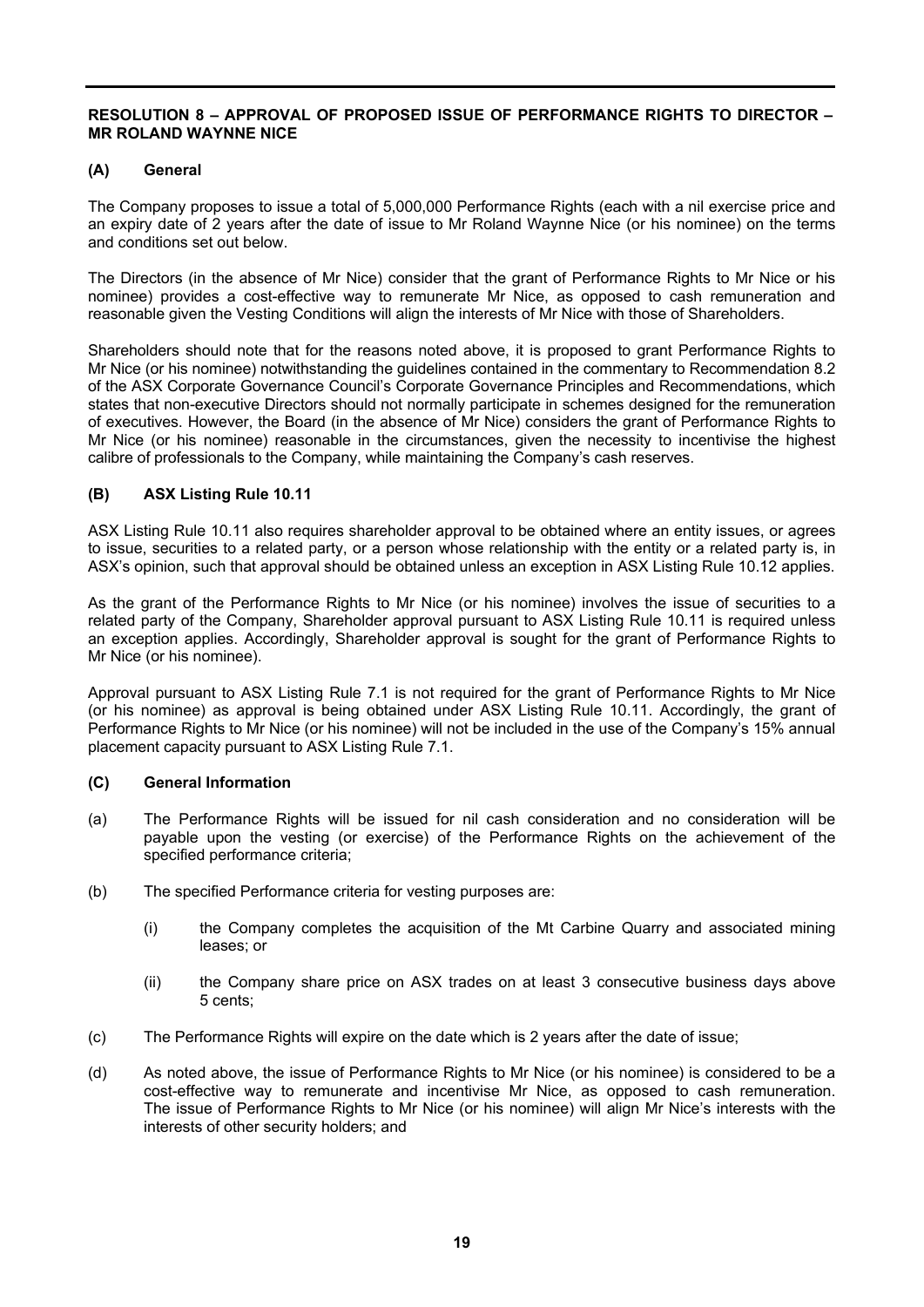(e) In determining the number of Performance Rights to be issued to Mr Nice, consideration was given to the relevant experience and role of Mr Nice, his overall remuneration terms, and the terms of share packages granted to directors of similar companies. Mr Nice was appointed a Non- Executive Director of the Company on 30 June 2013. Mr Nice is a Metallurgical Engineer with over 45 years' experience. Mr Nice has a strong track record in mineral processing and metallurgy, most recently as a consulting Metallurgical Engineer in the role of Senior Associate for Behre Dolbear Australia, where he was involved in due diligence activities and consulting on some of the world's largest poly-metallic, gold and uranium projects including Newcrest's Cadia, Ridgeway and Telfer gold projects, Barrick's Cowal gold project, LionOres's Thunderbox gold project and numerous other non-ferrous metal mining projects. Mr Nice's work as a consultant has included specific experience in tungsten processing. Prior to this, Mr Nice was the Principal at a technical consulting firm, R.W. Nice and Associates, which followed approximately 20 years in a range of roles with Pancontinental Mining Limited, including General Manager Technology and Metallurgy. While with Pancontinental, Mr Nice was intimately involved in the test work and feasibility studies that led to the development of the Paddington and Kundana gold mines (3.0 Mtpa), the Jabiluka uranium project, the Thalanga Cu-Pb-Zn mine, the QMAG magnesia operation and the Wodgina tantalum operation. He is a member of the Australian Institute of Engineers and the Canadian Institute for Mining, Metallurgy and Petroleum, and a fellow of the Australian Institute of Mining and Metallurgy.

#### *Valuation of Performance Rights*

The indicative value of the Performance Rights proposed to be issued to Mr Nice is \$66,000. The Performance Rights have been valued independently by Hall Chadwick Corporate (NSW) Limited. The valuation methodology is set out in Schedule 2.

#### *Mr Nice's current holdings*

The relevant interest of Mr Nice in securities of the Company as at the date of this Notice of Meeting is set out below:

| <b>Related Party</b>                | `hares       | <b><i><u>Dptions</u></i></b> | <b>Performance Rights</b> |
|-------------------------------------|--------------|------------------------------|---------------------------|
| Mr<br>Wavnne<br>Roland<br>Nice Nice | 5,000<br>، ب | Nil                          | Ni                        |

#### *Mr Nice's total remuneration package*

The remuneration and emoluments from the Company to Mr Nice for the previous financial year and proposed remuneration and emoluments for the current financial year are set out below:

| <b>Related Party</b>             | 2018 Financial Year | <b>2017 Financial Year</b> |
|----------------------------------|---------------------|----------------------------|
| Mr Roland Waynne Nice            |                     |                            |
| Salary                           | \$48,000            | \$40,000                   |
| Short term cash payments (bonus) | Nil                 | Nil                        |
| Superannuation                   | Nil                 | Nil                        |
| Shares (non cash)                | Nil                 | Nil                        |
| Options (non cash)               | Nil                 | Nil                        |
| Performance Rights (non cash)    | \$66,000            | Nil                        |
| <b>Total financial benefit</b>   | \$114,000           | \$40,000                   |

*Dilution effect of grant of Performance Rights on existing members' interests* 

If the Vesting Condition is satisfied, a total of 5,000,000 Shares would be issued. This will increase the number of Shares on issue from 550,876,418 to 555,876,418 (assuming that no Options are issued and exercised, no other Shares issued, or no other Performance Rights vested) with the effect that the shareholding of existing Shareholders would be diluted by an aggregate of 0.9%.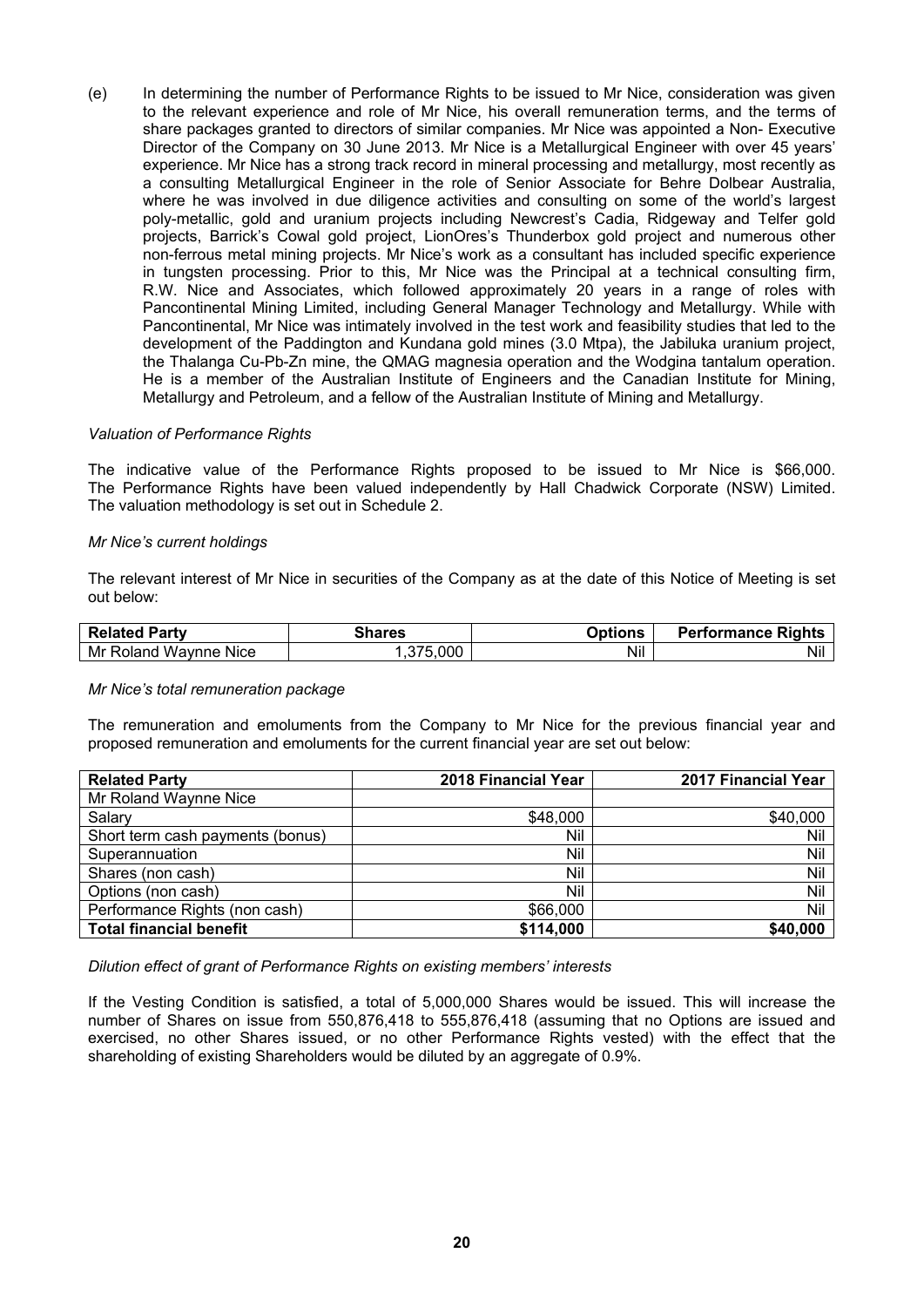#### *Company's historical Share price*

The trading history of the Shares on ASX in the 12 months before the date of this Notice is set out below:

|         | <b>Price</b> | <b>Date</b>    |
|---------|--------------|----------------|
| Highest | \$0.042      | 4 January 2018 |
| Lowest  | \$0.007      | 19 May 2017    |
| Last    | \$0.020      | 14 May 2018    |

#### *Other information*

- (a) The primary purpose of the issue of Performance Rights to Mr Nice is to incentivise the highest calibre of professionals to the Company. The Board (in the absence of Mr Nice) considers this issue to be a cost-effective remuneration practice and reasonable given the Vesting Condition will align the interests of Mr Nice with those of Shareholders.
- (b) If the Vesting Condition is met, then the Performance Rights will vest to Mr Nice (or his nominee). Accordingly, there will be an effective cost to the Company as the Performance Rights will dilute the ownership interests of shareholders.
- (c) Under the Australian Equivalent of the International Financial Reporting Standards (IFRS), the Company is required to expense the value of the Performance Rights in its statement of financial performance over the vesting period of the performance rights.

# **(D) ASX Listing Rules**

The following information is provided to Shareholders in relation to Resolution 8 for the purposes of ASX Listing Rule 10.13:

- (a) The Performance Rights will be issued to Mr Nice who is a Director (or his nominee).
- (b) The maximum number of Performance Rights that may be issued is 5,000,000.
- (c) The Performance Rights will be issued to Mr Nice (or his nominee) no later than 1 month after the date of this General Meeting (or such later date as permitted by any ASX waiver or modification of the ASX Listing Rules).
- (d) The Performance Rights will be issued for no cash payment.
- (e) No funds will be raised by the issue of the Performance Rights.

# **(E) Directors' Recommendation**

Mr Nice declines to make a recommendation to Shareholders in relation to Resolution 8 due to his material personal interest in the outcome of the Resolution, as it relates to the proposed grant of Performance Rights to him individually (or his nominee). Messrs Krause and Layton also decline to make a recommendation about Resolution 8. ASIC Regulatory Guide 76: Related Party Transactions notes at paragraph 76.103 that it is good practice for directors to avoid making a recommendation for resolutions about each other's remuneration as there may be a conflict of interest. Whilst Messrs Krause and Layton do not have a material personal interest in the outcome of Resolution 8, given it is proposed that they also be issued with Performance Rights under Resolutions 6 and 7 respectively, they have declined to make a recommendation about Resolution 8 in line with the ASIC guidance.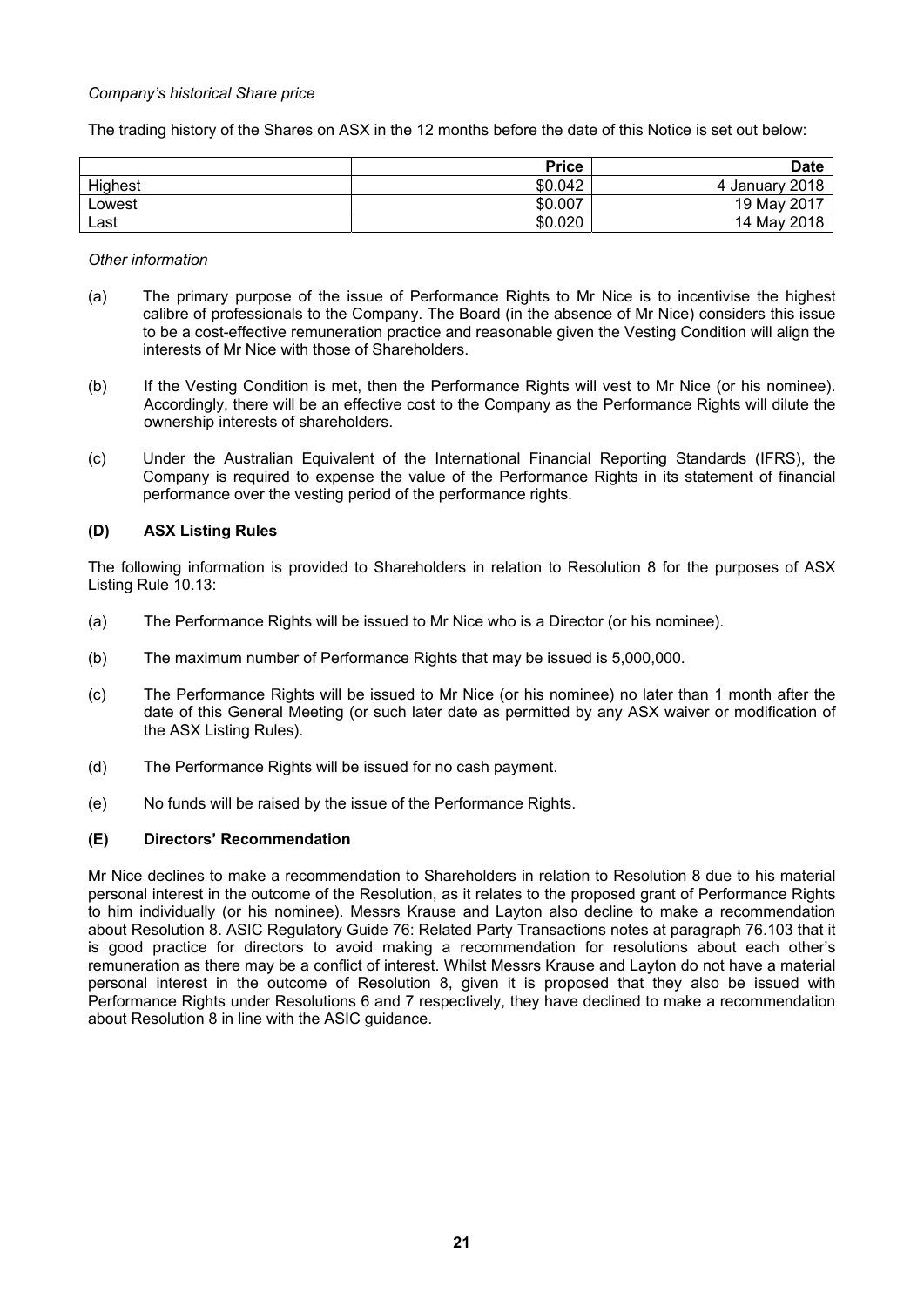# **(F) Voting**

Note that a voting exclusion applies to Resolution 8 in the terms set out in the Notice of Meeting. In particular, Mr Nice, his associates and other Restricted Voters may not vote on this Resolution and may not cast a vote as proxy, unless the appointment gives a direction on how to vote or the proxy is given to the Chair and expressly authorises the Chair to exercise the proxy, even if the Resolution is connected directly or indirectly with the remuneration of a member of the Key Management Personnel. The Chair intends to use any such proxies to vote in favour of the Resolution. In exceptional circumstances, the Chair of the Meeting may change his voting intention on Resolution 7, in which case an ASX announcement will be made*.* 

Shareholders are urged to carefully read the Proxy Form and provide a direction to the proxy on how to vote on this Resolution.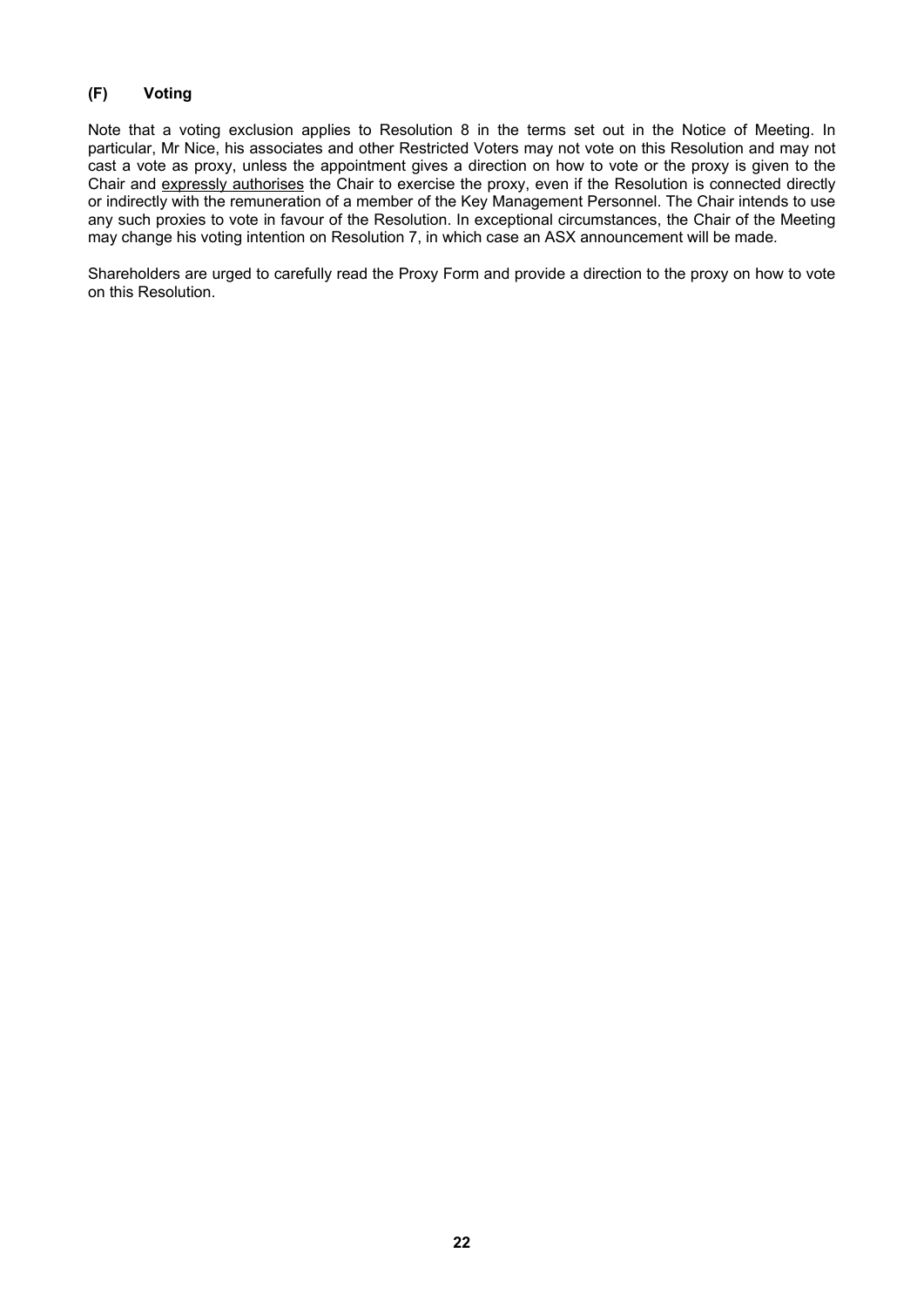# **GLOSSARY**

**A\$** means Australian dollars.

**Accounting Standards** has the meaning given to that term in the Corporations Act.

**ASIC** means the Australian Securities and Investments Commission. ASX means ASX Limited.

**Associate** has the meaning given in sections 12 and 16 of the Corporations Act. Section 12 is to be applied as if paragraph 12(1)(a) included a reference to the Listing Rules and on the basis that the Company is the "designated body" for the purposes of that section. A related party of a director or officer of the Company or of a Child Entity of the Company is to be taken to be an associate of the director unless the contrary is established.

**ASX Listing Rules** means the Listing Rules of ASX.

**Board** means the current board of directors of the Company.

**Business Day** means Monday to Friday inclusive, except New Year's Day, Good Friday, Easter Monday, Christmas Day, Boxing Day, and any other day that ASX declares is not a business day.

**Closely Related Party** has the meaning given to that term in the Corporations Act.

**Company** means Speciality Metals International Limited (ACN 115 009 106).

**Constitution** means the Company's constitution.

**Corporations Act** means the *Corporations Act 2001* (Cth).

**Directors** means the current directors of the Company.

**Explanatory Statement** means the explanatory statement accompanying the Notice.

**Key Management Personnel** has the meaning given to that term in the Accounting Standards.

**Meeting** means the meeting convened by the Notice.

**Notice** or **Notice of Meeting** means this notice of general meeting including the Explanatory Statement and the Proxy Form.

**Option** means an unlisted option to acquire a Share.

**Option Holder** means a holder of an Option.

**Performance Right** means a conditional right to receive a Share.

**Proxy Form** means the proxy form accompanying the Notice.

**Resolutions** means the resolutions set out in the Notice of Meeting, or any one of them, as the context requires.

**Restricted Voter** means Key Management Personnel and their Closely Related Parties as at the date of the Meeting.

**Share** means a fully paid ordinary share in the capital of the Company.

**Shareholder** means a holder of a Share.

**VWAP** means the Volume Weighted Average Price.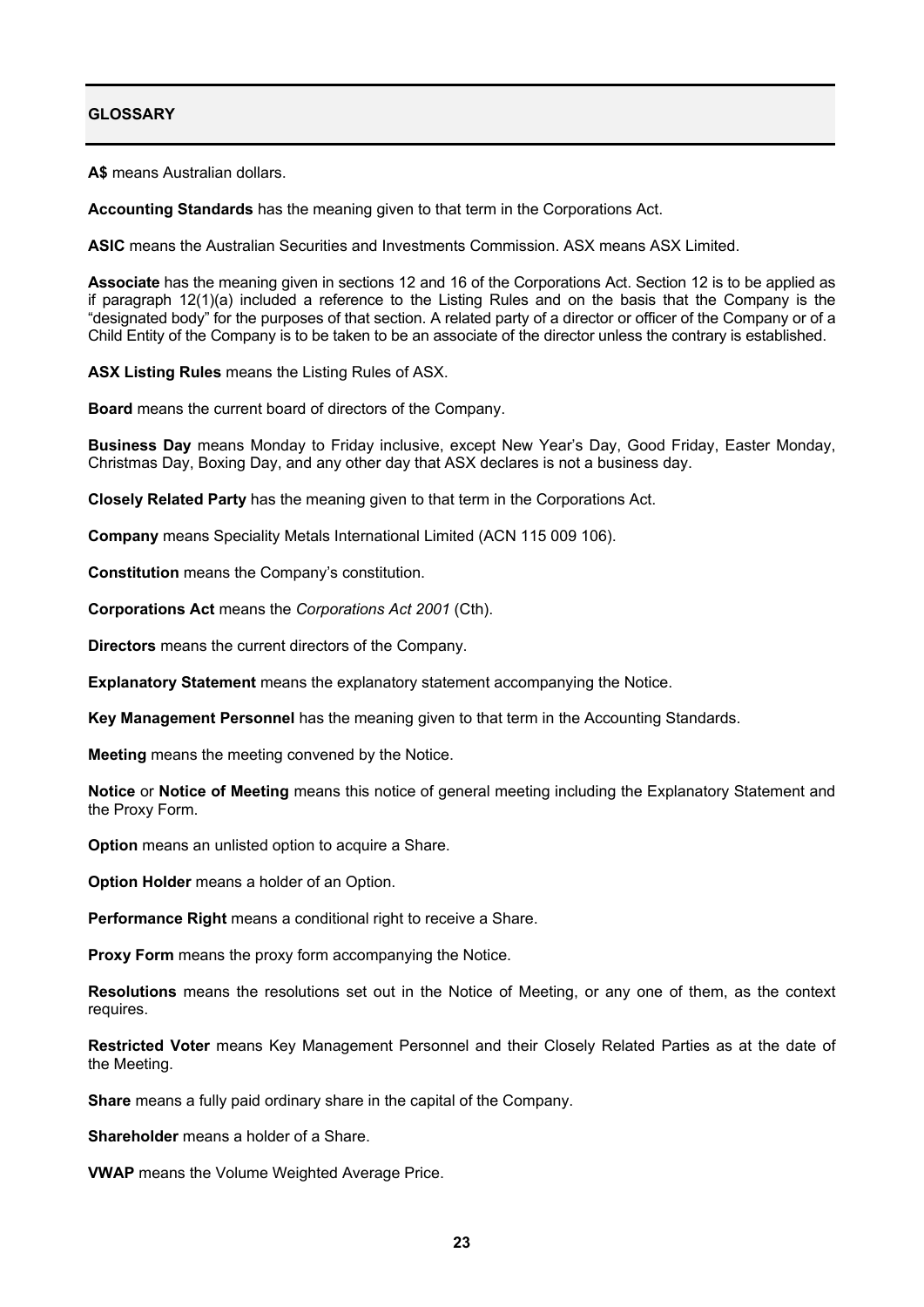# **SCHEDULE 1 – SUMMARY OF FOULTY INCENTIVE PLAN**

The Company has established the Speciality Metals International Limited Equity Incentive Plan. The full terms of the Plan may be inspected at the registered office of the Company during normal business hours and on the Company's website, www.specialitymetalsintl.com.au. A summary of the terms of the Speciality Metals International Limited Equity Incentive Plan (Plan) is set out below.

# **1. AWARDS**

Under the Plan, Participants (as defined below) will be granted incentive awards (Awards) which may comprise:

- (a) shares, issued at a price determined by the Board in their sole and absolute discretion, subject to any vesting conditions (Shares); and/or
- (b) options, issued at a price determined by the Board in their sole and absolute discretion, each to subscribe for one Share on payment of an exercise price determined by the Board in their sole and absolute discretion, and subject to any vesting conditions (Options); and/or
- (c) performance rights, issued at a price determined by the Board in their sole and absolute discretion, each being a conditional right to subscribe for one Share on payment of an exercise price determined by the Board in their sole and absolute discretion, and subject to the satisfaction of any vesting conditions (Performance Rights).

Awards may have grant conditions. Subject to those grant conditions being satisfied, all Awards will be granted subject to the satisfaction of vesting conditions (if any) as determined by the Board in its sole and absolute discretion.

# **2. ELIGIBILITY**

At the discretion of the Board, a person who is:

- (a) a full time or part time employee or non-executive director of the Company or an associated body corporate (being a body corporate that is a related body corporate of the body, a body corporate that has voting power in the body of not less than 20% or a body corporate in which the body has voting power of not less than 20%) (Group Company);
- (b) an individual who is or might reasonably be expected to be engaged to work the number of hours that are the pro rata equivalent of 40% or more of a comparable full time position with a Group Company; or
- (c) an individual or company with whom a Group Company has entered into a contract for the provision of services under which the individual or a director or their spouse performs work for a Group Company, where the work is or might reasonably be expected to be the number of hours that are the pro rata equivalent of 40% or more of a comparable full time position with a Group Company, is permitted to participate in the Plan.

People eligible to participate in the Plan are called "Eligible Employees". The Board may permit an Award the subject of an offer to be issued to another party nominated by an Eligible Employee (for example, the Eligible Employee's (a) immediate family member; (b) a corporate trustee of a self-managed superannuation fund (within the meaning of the Superannuation Industry (Supervision) Act 1993) where the Eligible Employee is a director of the trustee; or (c) a company whose members are no-one other than the Eligible Employee or their immediate family members) (Nominated Party).

A "Participant" is an Eligible Employee or Nominated Party to whom an Award has been granted.

# **3. PAYMENT FOR AWARDS**

Awards can be issued at a price (if any) determined by the Board in their sole and absolute discretion.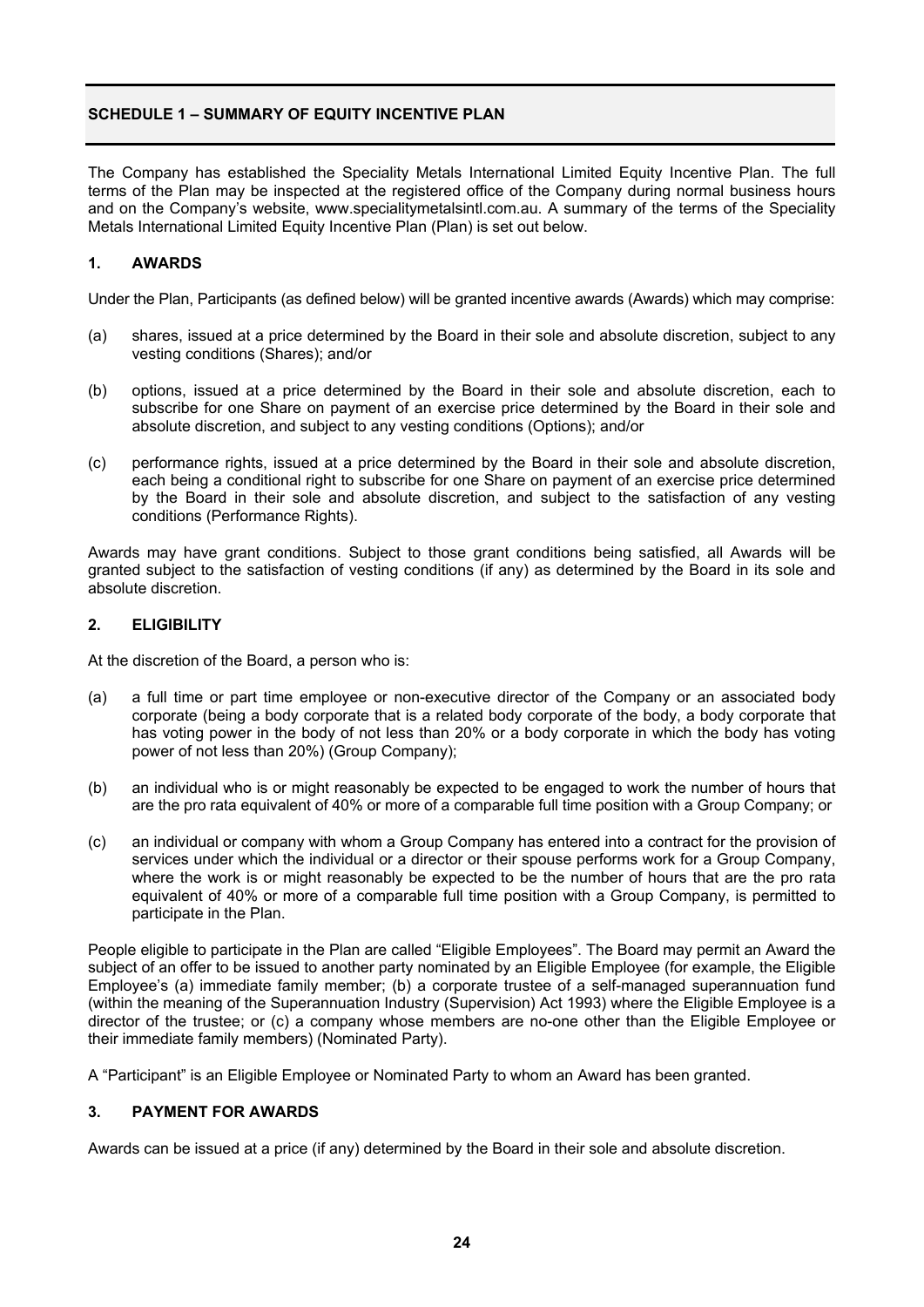# **4. LIMITS ON NUMBER OF AWARDS GRANTED**

Under the Plan rules, where an offer is made under the Plan in reliance on ASIC Class Order 14/1000 (or any amendment or replacement of it) the Board must, at the time of making the offer, have reasonable grounds to believe that the total number of Shares (or, in respect of Options or Performance Rights, the total number of Shares which would be issued if those Options or Performance Rights were exercised) will not exceed 5% of the total number of Shares on issue when aggregated with the number of Shares issued or that may be issued as a result of offers made at any time during the previous 3 year period under the Plan or any other employee incentive scheme covered by the Class Order or an ASIC exempt arrangement of a similar kind to an employee incentive scheme.

As at the date of the Notice there are 550,876,418 existing Shares on issue and no Shares have been or may be issued as a result of offers made in the 3 years prior to the date of the Notice under the previous 2015 Awards Plan covered by an ASIC exempt arrangement of a similar kind resulting in a maximum of 27,543,821 Shares being available to be issued in respect of the grant of Awards under the Plan (as at the date of the Notice).

This limit is in accordance with the current ASIC Class Order which provides disclosure, licensing, advertising and hawking relief for employee incentive schemes, and which the Company may seek to rely on in connection with making offers under the Plan.

# **5. ENTITLEMENTS OF PARTICIPANTS**

# **(a) Notice of meeting**

Unless otherwise resolved by the Board when it makes an offer, and subject to the terms of issue, a Participant is entitled to notice of a meeting of the Shareholders of the Company and may exercise (whether in person or by proxy) any voting rights attaching to any Shares registered in the Participant's name which were the subject of the offer.

#### **(b) Dividends**

The Board may determine, at the time of an offer of Shares, whether the Participant is entitled to receive any dividends declared or paid by the Company on unvested Shares (including whether any such dividends are to be held in escrow until the Shares are fully vested). Participants who hold Options or Performance Rights are not entitled to receive any dividends declared by the Company. No adjustment will be made to the number of Performance Rights or Options granted to a Participant under the Plan if dividends or other distributions are paid on the Shares prior to their vesting or exercise.

# **(c) Changes in capital**

Unless otherwise resolved by the Board when it makes an offer, a Participant who holds Shares has the same entitlement as any other Shareholder to participate in a bonus issue or rights offer, provided that if the Shares are unvested and/or have any restrictions on sale imposed on them, any Shares issued to a Participant under the bonus issue or rights offer will be subject to the Plan as if those shares were Shares issued under the offer made to the Participant.

Options or Performance Rights do not confer on the Participant the right to participate in new issues of Shares by the Company.

In the event of a capital reconstruction, subject to any provision in the Listing Rules, the Board may adjust any or all of the number of Shares issued pursuant to the offer to a Participant as the Board deems appropriate. If there is a reorganisation of capital, the rights of a Participant will be changed to the extent necessary to comply with the Listing Rules.

If the Company makes a pro rata issue (except a bonus issue) the exercise price of Options and Performance Rights will be reduced in accordance with the Listing Rules.

If the Company makes a bonus issue the number of underlying Shares over which the Option or Performance Right is exercisable will be increased by the number of Shares that would have been received if the relevant Option or Performance Right had been exercised before the record date for the bonus issue.

If a resolution for a voluntary winding up is proposed, the Board may give notice to Participants providing a period to exercise Options or Performance Rights, subject to the relevant vesting conditions.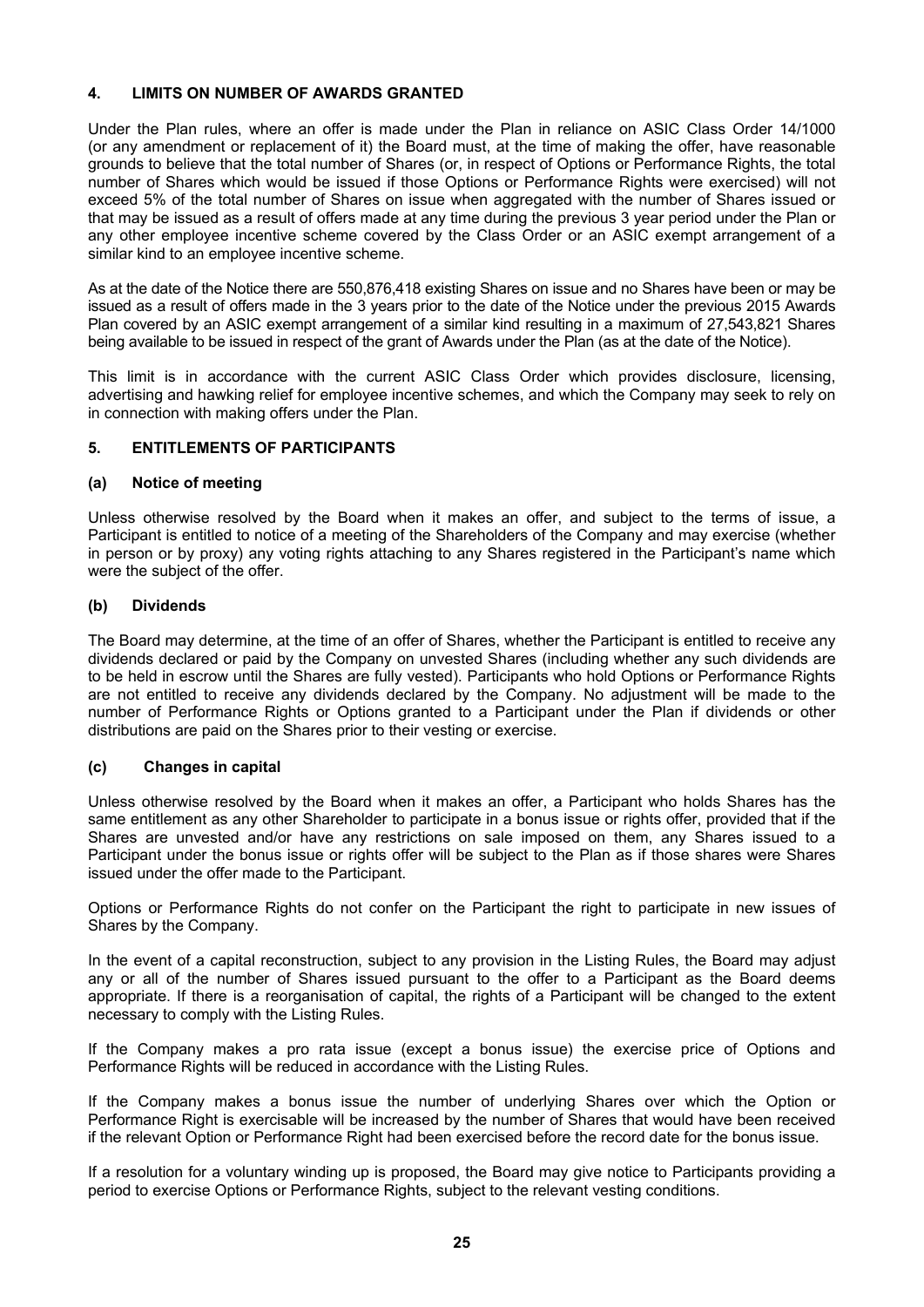# **6. DEALING, VESTING AND EXERCISE**

# **(a) Dealing**

Participants must not dispose of, grant (or purport to grant) any security interest in or over, or otherwise deal with (or purport to dispose or deal with) an Award unless:

- (i) it is in compliance with the terms of the Share offer and any Share vesting conditions;
- (ii) in respect of Options and Performance Rights, the prior consent of the Board is obtained (which consent may impose such terms and conditions on such assignment, transfer, novation, encumbrance or disposal as the Board sees fit in its sole and absolute discretion) or such assignment or transfer occurs by force of law upon the death of a Participant to the Participant's legal personal representative.

While the Shares are subject to any restrictions, the Board may do such things it considers necessary and appropriate to enforce the restrictions, including but not limited to imposing a holding lock on the Shares during the relevant restriction period.

# **(b) Vesting**

Awards only vest if the applicable vesting conditions are satisfied, waived by the Board or are deemed to have been satisfied under the Plan. The vesting conditions are determined prior to the granting of such Awards by the Company.

# **(c) Exercise**

Vested Options and Performance Rights can only be exercised during the exercise period specified in the invitation to participate in the Plan.

The exercise price per Share in respect of an Option or Performance Right granted pursuant to the Plan will be determined by the Board. Upon exercise, one Share in the Company will be issued to the Participant for each exercised Option or converted Performance Right.

Options and Performance Rights will expire on the date that is two years after the date of issue, or such other period determined by the Board or the Plan.

# **7. LAPSE OF AWARDS**

Subject to the Board's discretion, if a Participant resigns (other than in circumstances of redundancy, mental illness, total and permanent disability, terminal illness or death), is dismissed from office for cause or poor performance, or in another circumstance determined by the Board:

- (a) unvested Shares will be forfeited;
- (b) unvested Options and Performance Rights will lapse;
- (c) vested Options and Performance Rights that have not been exercised will lapse on the date of cessation of employment or office.

If a Participant's employment or engagement with a Group Company ceases in any other circumstances, unless the Board determines different treatment is warranted:

- (a) unvested Shares will be forfeited;
- (b) unvested Options and Performance Rights will lapse; and
- (c) vested Options and Performance Rights that have not been exercised will continue in force and remain exercisable, until the last exercise date determined by the Board or the Plan.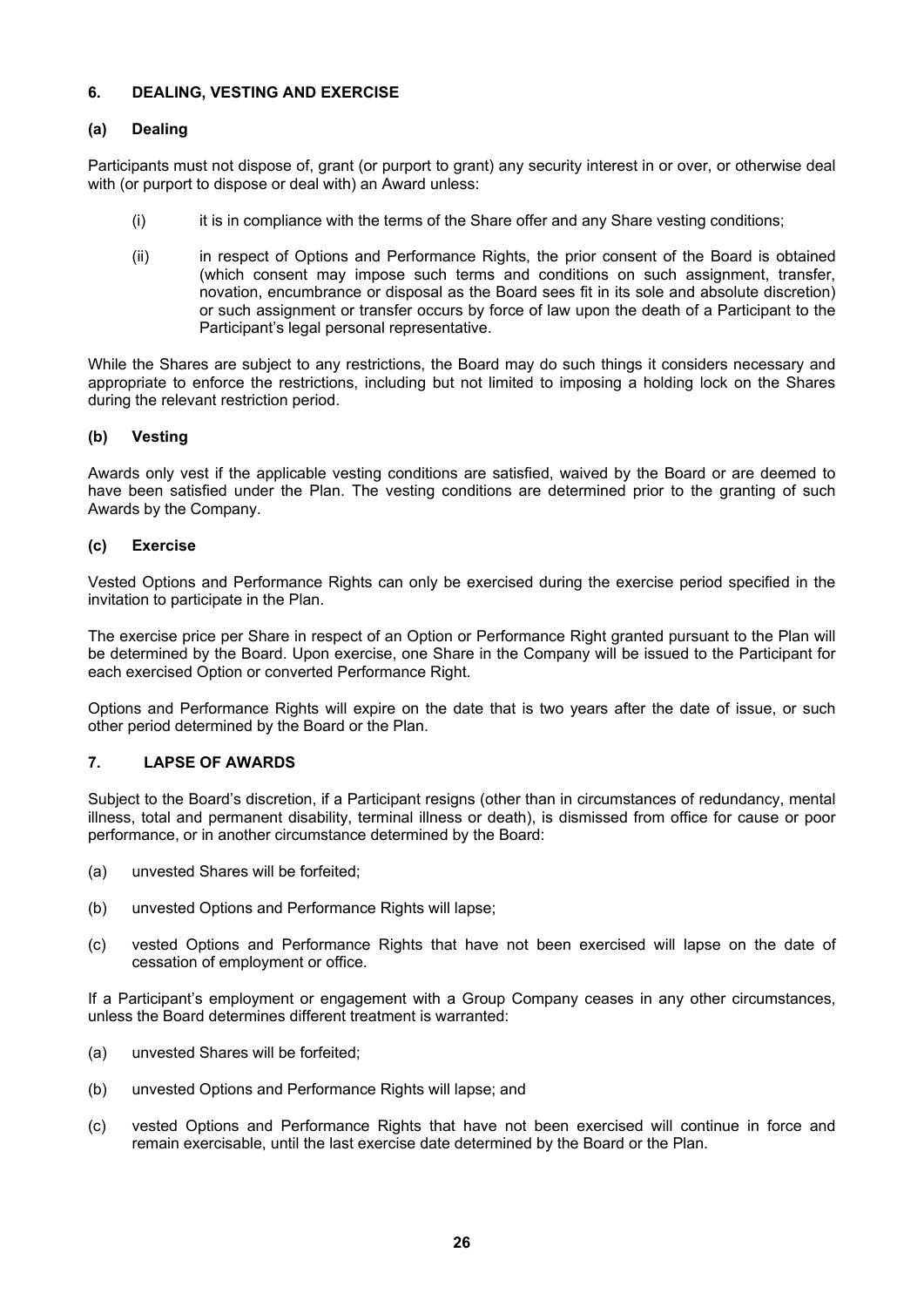# **8. FORFEITURE OF SHARES**

Unvested Shares will be forfeited on the earlier of:

- (a) the Board determining any applicable vesting condition has not been, or is not capable of being satisfied, reached or met;
- (b) the Shares being forfeited under the Plan provisions dealing with cessation of employment, change of control, breach, fraud or misconduct; or
- (c) unless the Board determines otherwise, the Participant purporting to deal with the Shares in breach of the vesting conditions of the Plan or enter into an arrangement to affect their economic exposure to unvested Shares where restricted by applicable law.

Vested Shares can also be forfeited under Rule 11 (see below). The Company must:

- (a) sell forfeited Shares in the ordinary course of trading on the ASX;
- (b) buy back and cancel the forfeited Shares; or
- (c) deal with the forfeited Shares in any other manner determined by the Board from time to time.

No consideration or compensation is payable to a Participant for, or in relation to, the forfeiture of Shares under the Plan.

# **9. BREACH, FRAUD OR MISCONDUCT**

If the Board determines that a Participant has:

- (a) been dismissed or removed where a Group Company was entitled to do so without notice;
- (b) been indicted for an offence under the Corporations Act;
- (c) had civil judgement entered against them;
- (d) committed fraud, defalcation or gross misconduct; or
- (e) materially breaches their duties or obligations,

in connection with a Group Company, or has done an act which brings a Group Company into disrepute, the Board may determine that:

- (a) unvested Shares will be forfeited;
- (b) unvested Options and Performance Rights will lapse.

# **10. CHANGE OF CONTROL EVENTS**

On the occurrence of a Change of Control Event (as defined in the Plan, which includes an unconditional takeover offer, a court approved scheme of arrangement, a merger resulting in the current Shareholders being entitled to 50% or less of the shares of the merged entity, a Group Company agreeing to sell a majority of its business or assets or a determination of the Board that control of the Company has or is likely to change), the Board may in its sole and absolute discretion determine how unvested Awards will be treated, including but not limited to:

- (a) determining that all or a portion of unvested Awards will vest; and/or
- (b) reducing or waiving vesting conditions.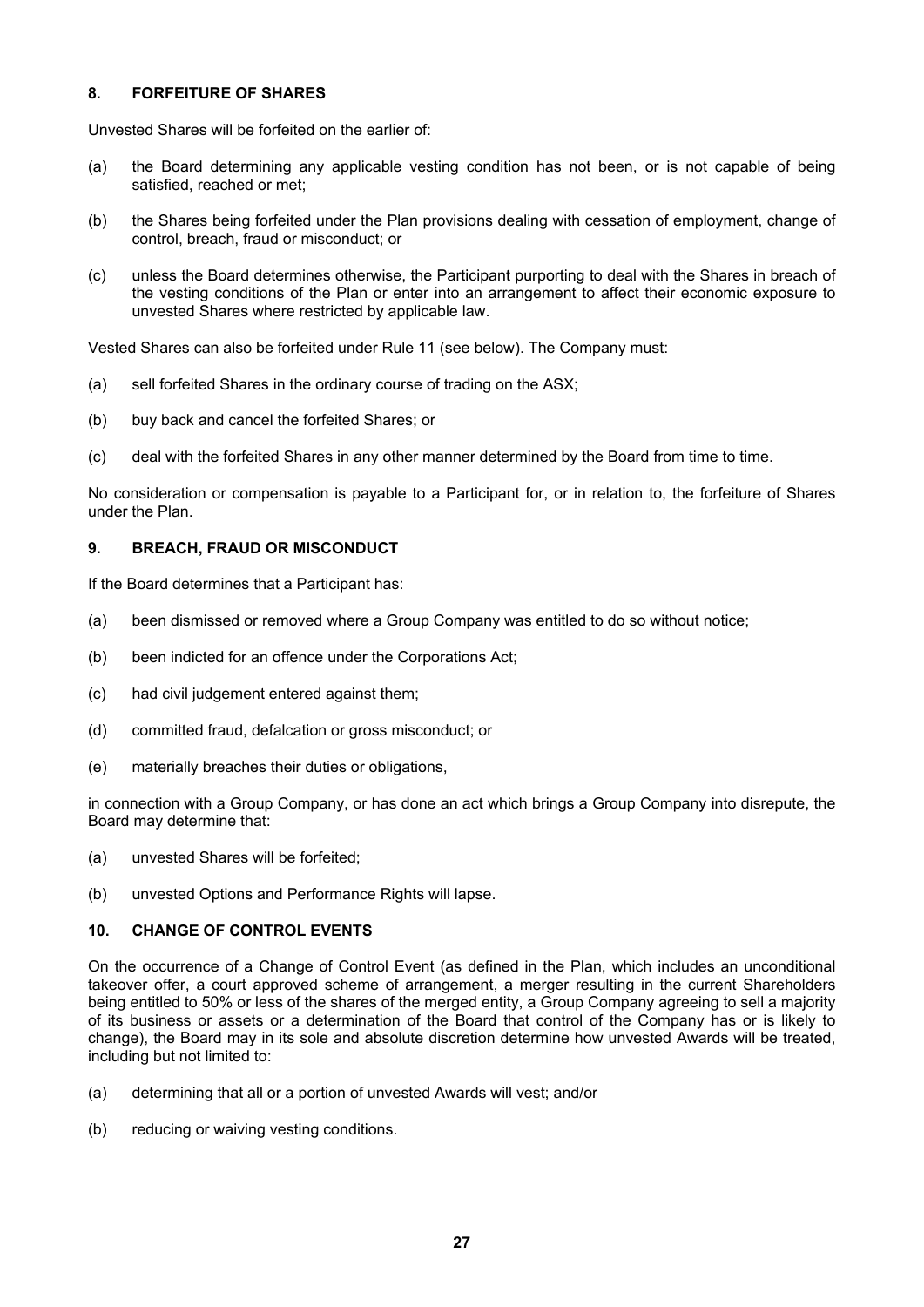# **11. CLAWBACK**

If an event occurs which means vesting conditions were not or should not have been determined to have been satisfied, the Board may:

- (a) cancel the affected Options or Performance Rights for no consideration or treat the Shares as forfeited;
- (b) require the Participant pay the Company the after-tax value of the affected Shares, Options or Performance Rights within 30 business days; or
- (c) adjust fixed remuneration, incentives or participation in the Plan to take account of the after-tax value of the affected Shares, Options or Performance Rights.

# **12. AMENDMENTS TO TERMS OF EXERCISE OR THE PLAN**

The Board may vary the terms of exercise of Options or Performance Rights and may reduce or waive vesting conditions. However, no variation to the terms of exercise of an Option or Performance Right will be made without the consent of the Participant if it would have a material prejudicial effect on them, unless introduced primarily to comply with the law, to correct manifest error or to enable regulatory compliance.

The Board may amend the terms of the Plan, provided that the rights or entitlements granted before the amendment shall not be reduced or adversely affected without the prior written approval of the affected Participant.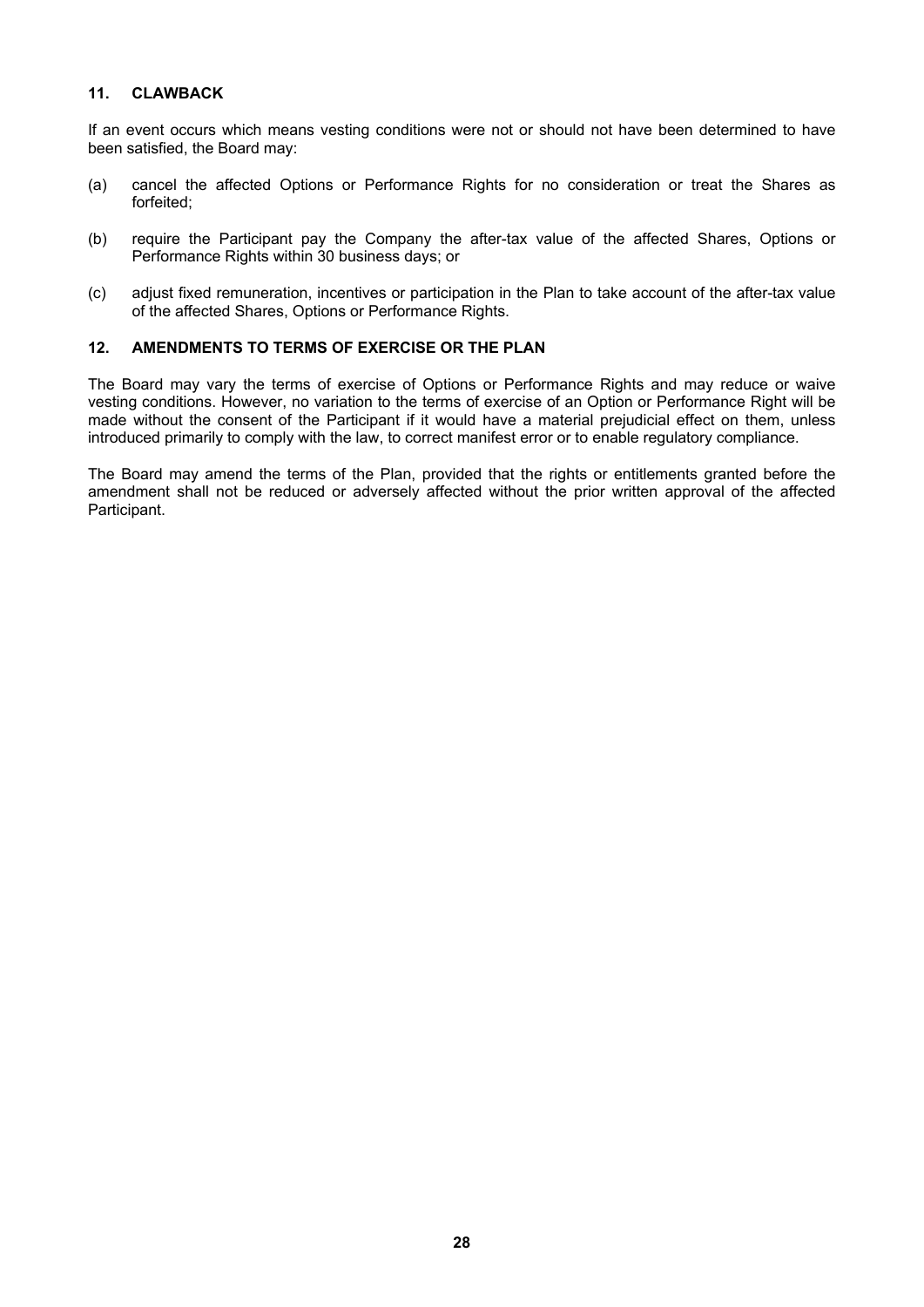# **SCHEDULE 2 – VALUATION OF PERFORMANCE RIGHTS**

The Performance Rights proposed to be issued to the Directors pursuant to Resolutions 6, 7 and 8 have been valued independently by Hall Chadwick Corporate (NSW) Limited.

In order to attribute a value to the Performance Rights, a value is attributed to the underlying Speciality Metals International Limited (SEI) shares.

The most appropriate method of valuing the shares in SEI is to assess the market value of SEI shares trading on the ASX.

The market value of shares method involves the valuation of an entity based on its actively traded equities, which represent the market capitalisation of the share capital of the entity, in a liquid and knowledgeable market.

The ability of a Performance Right to be exercised and converted into an ordinary share in the Company depends on the satisfaction of the Vesting Conditions, being that:

a) the Company completes the acquisition of the Mt Carbine Quarry and associated mining leases; or

b) the Company share price on the ASX trades on at least 3 consecutive business days above \$0.05.

The Performance Right effectively represents an option or right to receive SEI shares at a nil issue price and nil exercise price, should the Vesting Conditions be satisfied.

The value of the Performance Right is the fair value of the SEI share adjusted for the probability of either of the Vesting Conditions being achieved.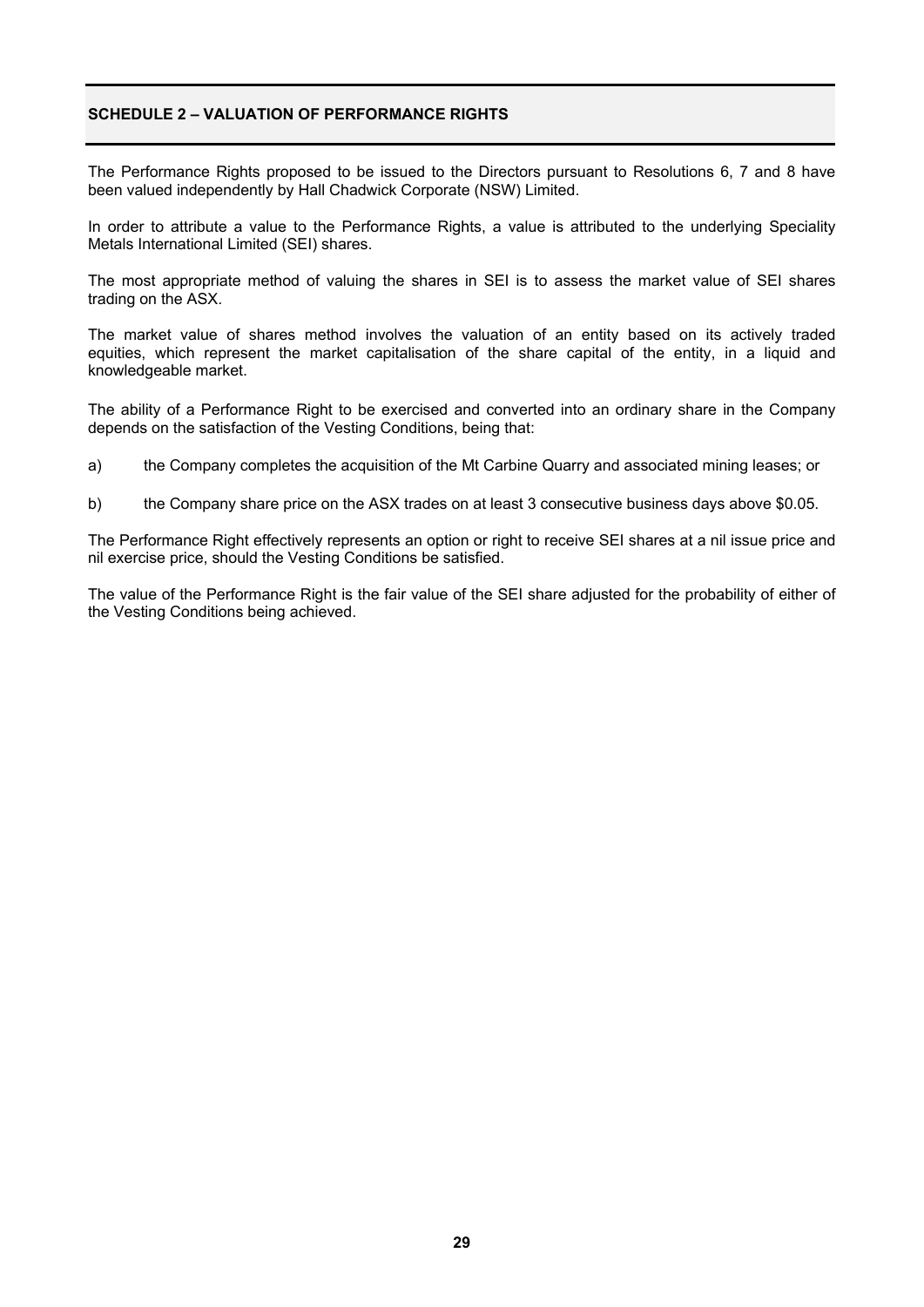# **SCHEDULE 3 – PERFORMANCE RIGHTS TERMS**

#### **Terms applicable to Performance Rights**

- 1. Subject to the satisfaction of the Vesting Conditions set out in paragraph (b), each Performance Right vests to one fully paid ordinary share in the capital of the Company (**Shares**).
- 2. The Performance Rights will vest on satisfaction of the Vesting Conditions.
- 3. The Performance Rights shall expire and lapse in the event that the Company determines and gives written notice to the holder of the Performance Rights (in the absence of manifest error) that the Vesting Conditions has not been satisfied.
- 4. The Performance Rights will be issued for nil cash consideration and no consideration will be payable upon the vesting of the Performance Rights into Shares on the satisfaction of the Vesting Conditions.
- 5. Any unvested Performance Rights will expire on the date which is 2 years after the date of issue.
- 6. The Performance Rights are not transferable.
- 7. A Performance Right does not confer the right to vote or receive dividends.
- 8. Immediately following the satisfaction of the Vesting Conditions the Company shall give written notice of that event to the holder of the Performance Rights that have vested and shall, unless otherwise directed by the holder allot and issue the associated number of Shares within 10 Business Days (meaning Monday to Friday inclusive, except New Year's Day, Good Friday, Easter Monday, Christmas Day, Boxing Day, and any other day that the ASX declares is not a business day) of the date of that notice.
- 9. Upon vesting, the Performance Rights do not need to be exercised and no exercise price is payable in respect of the Performance Rights. One Share will be allocated in respect of each vested Performance Right without any further action on the holder's part.
- 10. The Company will not apply for quotation of the Performance Rights on the ASX. However, the Company will apply for quotation of all Shares allotted and issued pursuant to the vesting of Performance Rights on the ASX within 10 Business Days after the date of allotment and issue of those Shares and in any event, in compliance with the ASX Listing Rules.
- 11. All Shares allotted and issued upon the vesting of Performance Rights will upon allotment and issue rank pari passu in all respects with other Shares.
- 12. Unless required by the ASX or by the Company, neither the Performance Rights nor any Shares acquired upon vesting of the Performance Rights will be subject to a trading restriction.
- 13. The total value of the resulting Shares which may potentially be allocated will depend on factors such as:
	- (a) the satisfaction of the Vesting Conditions and the resulting number of Performance Rights that vest or lapse; and
	- (b) the price of the Company's Shares on the ASX.
- 14. In the event of any reorganisation (including consolidation, subdivision, reduction or return) of the issued capital of the Company, the terms of the Performance Rights will be adjusted in the manner determined by the Board to ensure that no advantage or disadvantage accrues to the holder as a result of such corporate actions and in any event in a manner consistent with the Corporations Act and the ASX Listing Rules at the time of the reorganisation.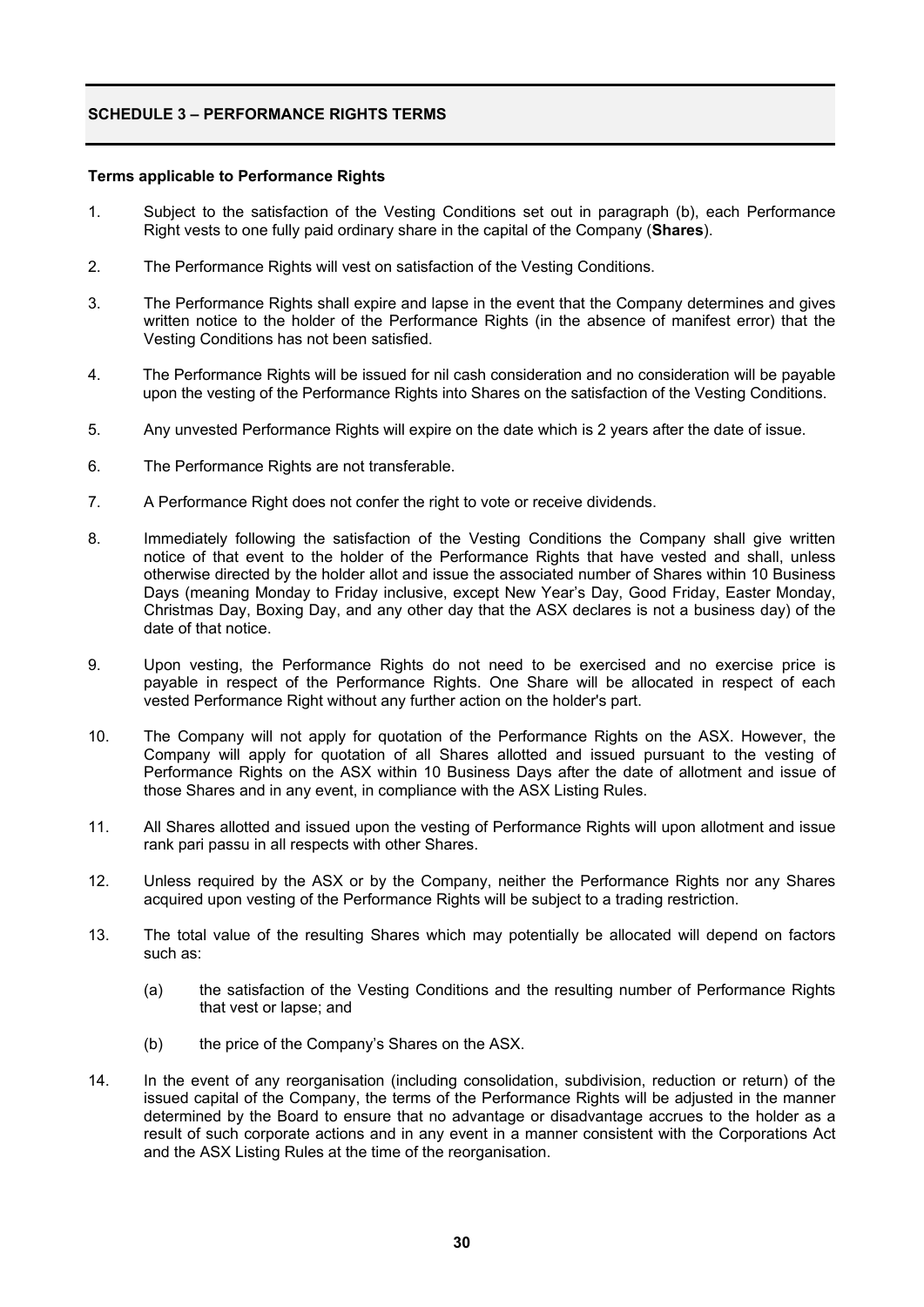- 15. Subject to paragraph 16, there are no participating rights or entitlements inherent in the Performance Rights and holders will not be entitled to participate in new issues of capital offered to Shareholders during the currency of the Performance Rights unless the Vesting Conditions has been satisfied or the Performance Rights have vested pursuant to paragraph 8 and the relevant Shares have been issued prior to the record date for determining entitlements. However, the Company will give notice to the holders of any new issues of capital prior to the record date for determining entitlements.
- 16. Allocation of Shares will occur subject to the Company's Trading Policy, a copy of the Company's Trading Policy is available on the Company's website www.specialitymetalsintl.com.au.

# **Vesting Conditions**

- 17. The relevant Vesting Conditions are as follows:
	- (i) the Company completes the acquisition of the Mt Carbine Quarry and associated mining leases; or
	- (ii) the Company share price on the ASX trades on at least 3 consecutive business days above 5 cents;

collectively referred to as the **Vesting Conditions**.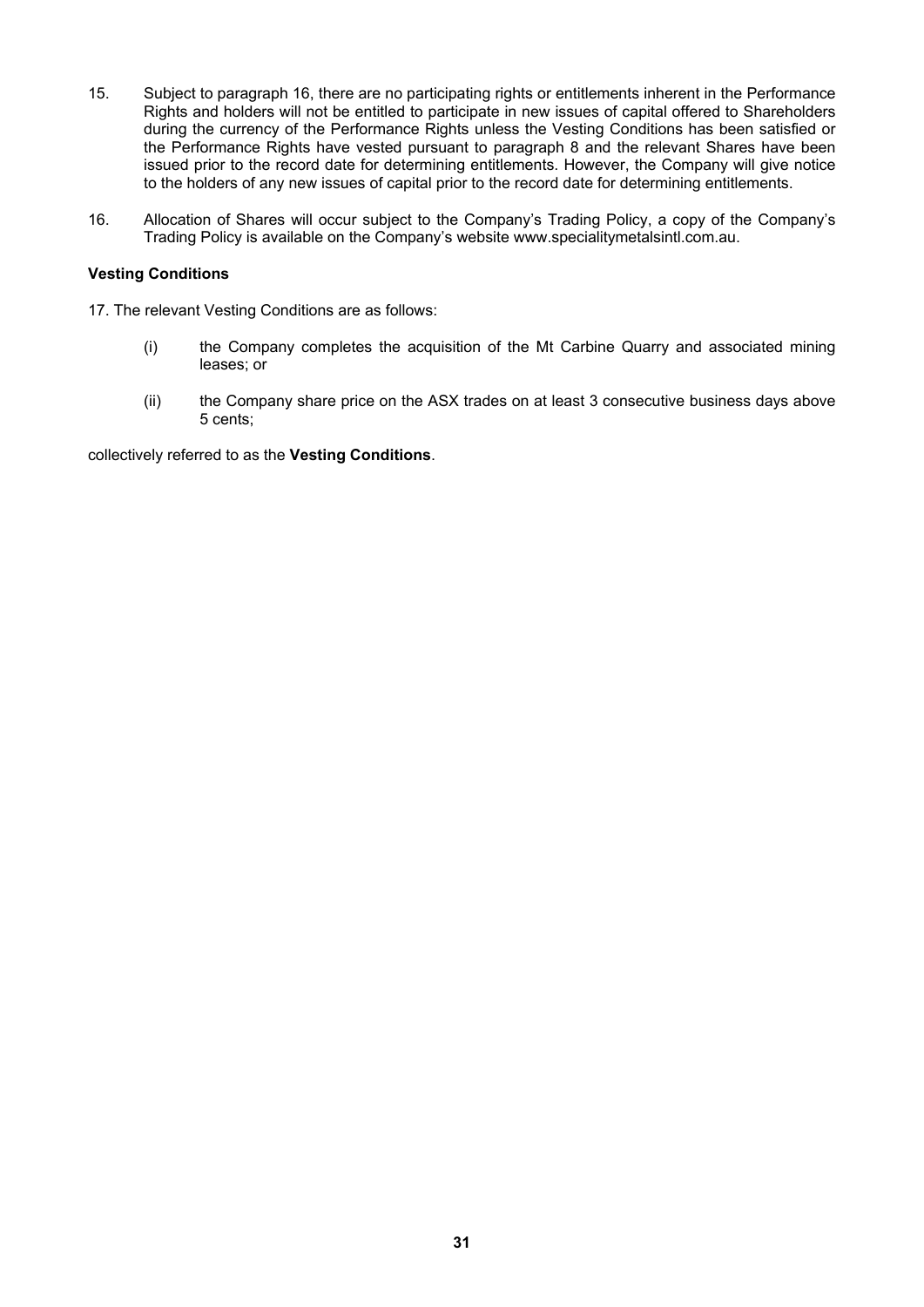# **SCHEDULE 4 – NOTICE OF INTENTION TO REMOVE AUDITOR NOMINATION OF AUDITOR**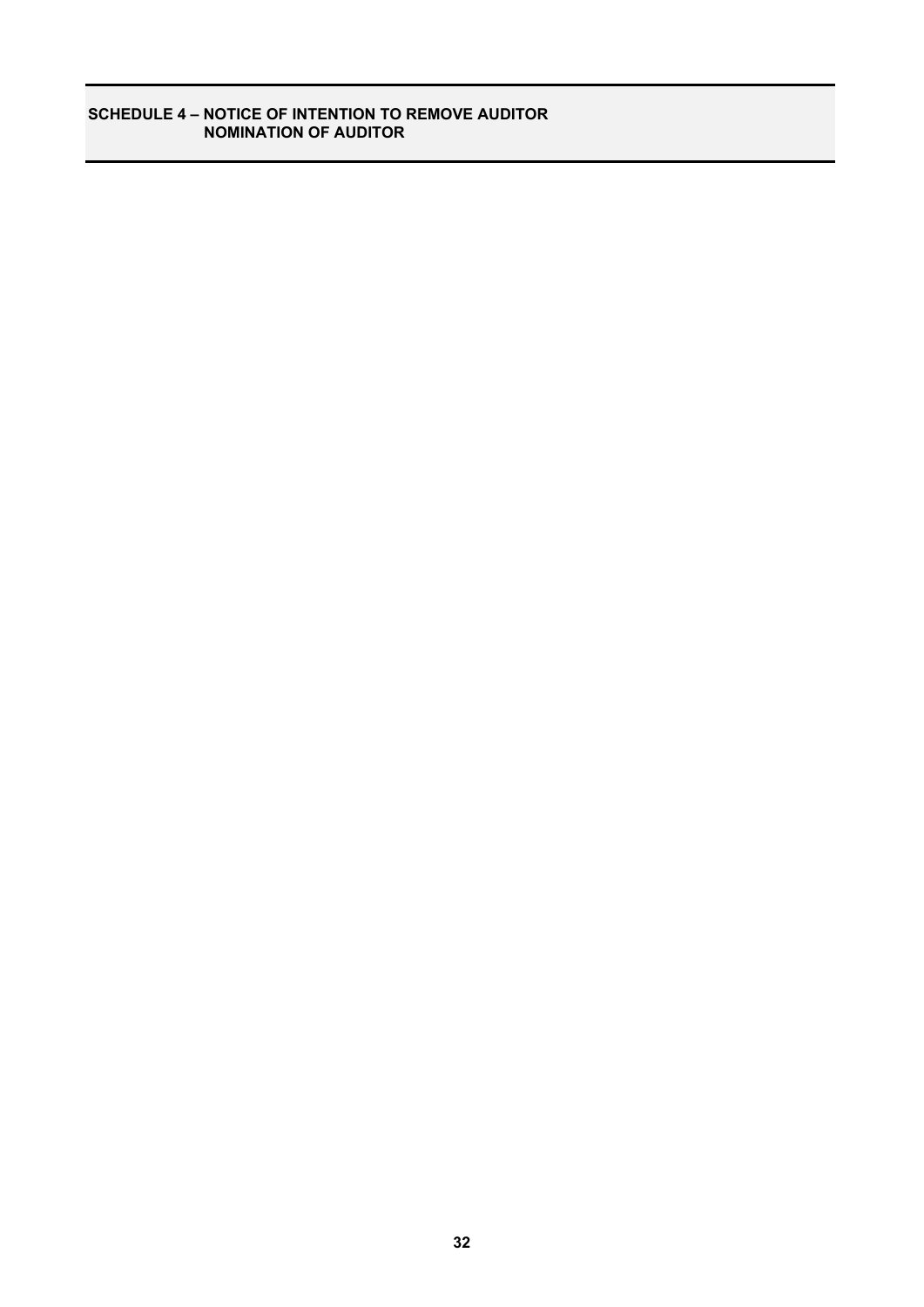The Directors Speciality Metals International Limited Level 17, 500 Collins Street Melbourne VIC 3000

Dear Sirs

# NOTICE OF INTENTION TO REMOVE BDO AUDIT (NTH QLD) PTY LTD AS AUDITOR AND NOMINATION OF NEXIA AUSTRALIA

I, Russell Henry Krause, being a director of Speciality Metals International Limited ACN 115 009 106 (the Company) hereby request that the board of directors of the Company convene a general meeting to be held at the first available time, to consider and if thought fit, pass resolutions that:

- BDO Audit (Nth Qld) Pty Ltd be removed as auditor of the Company; and
- Nexia Australia be appointed as the new auditor of the Company.  $\overline{\phantom{a}}$

Dated the 7th day of May 2018:

f Hllen

Signature Russell Henry Krause **Executive Chairman** Speciality Metals International Limited ACN 115 009 106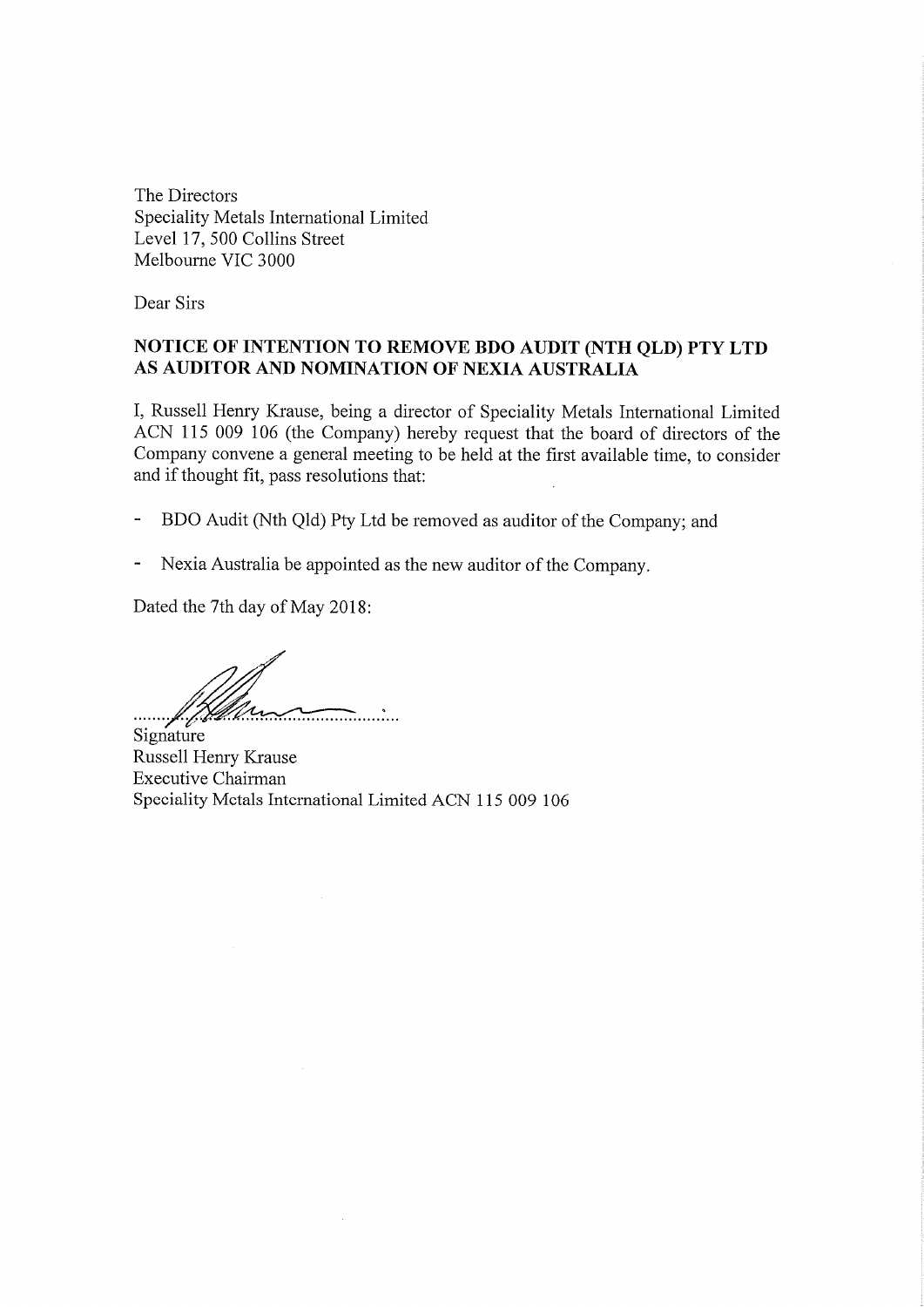The Directors Speciality Metals International Limited Level 17, 500 Collins Street Melbourne VIC 3000

 $\epsilon$ 

Dear Sirs

# NOMINATION OF NEXIA AUSTRALIA AS AUDITOR

Pursuant to section 328B(1) of the Corporations Act 2001 (Cth), Penause Pty Ltd ACN 108 843 787, being a member of Speciality Metals International Limited ACN 115 009 106 (Company), hereby gives notice of the nomination of Nexia Australia of Level 12, 31 Queen Street, Melbourne Victoria, as auditor of the Company at the forthcoming General Meeting of Members.

 $\gamma$ 

 $\bar{\mathcal{A}}$ 

Dated this 7th day of May, 2018

Nous

Signature Russell Krause Penause Pty Ltd ACN 108 843 787 Member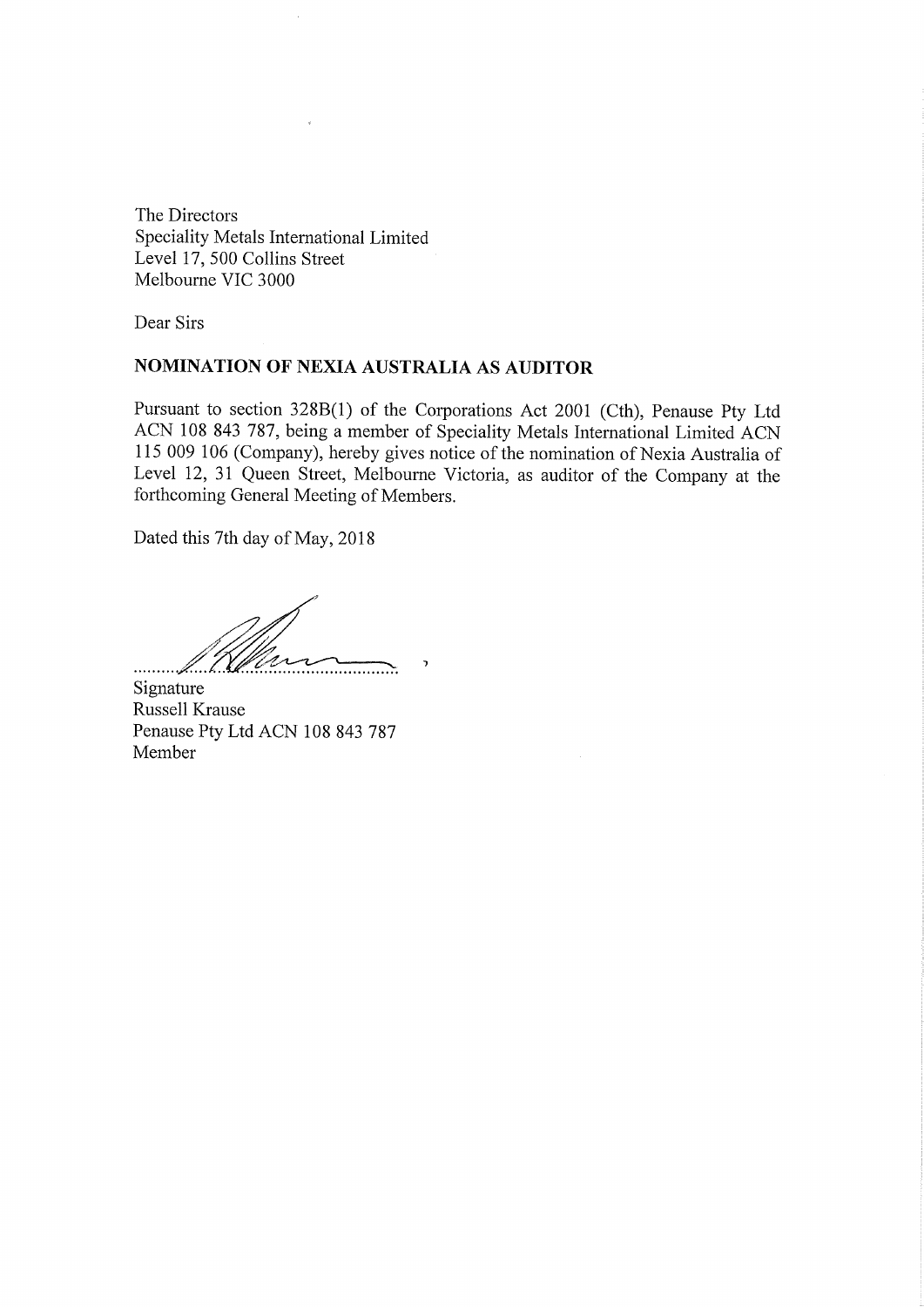

ABN 77 115 009 106

MR SAM SAMPLE FLAT 123 123 SAMPLE STREET THE SAMPLE HILL SAMPLE ESTATE SAMPLEVILLE VIC 3030

SEI

# **Lodge your vote:**

# **By Mail:**

Computershare Investor Services Pty Limited GPO Box 242 Melbourne Victoria 3001 Australia

**XX**

Alternatively you can fax your form to (within Australia) 1800 783 447 (outside Australia) +61 3 9473 2555

For Intermediary Online subscribers only (custodians) www.intermediaryonline.com

**For all enquiries call:**

(within Australia) 1300 850 505 (outside Australia) +61 3 9415 4000

# **Proxy Form**

**For your vote to be effective it must be received by 10.30am (AEST) on Wednesday, 20 June 2018**

# **How to Vote on Items of Business**

All your securities will be voted in accordance with your directions.

# **Appointment of Proxy**

**Voting 100% of your holding:** Direct your proxy how to vote by marking one of the boxes opposite each item of business. If you do not mark a box your proxy may vote or abstain as they choose (to the extent permitted by law). If you mark more than one box on an item your vote will be invalid on that item.

**Voting a portion of your holding:** Indicate a portion of your voting rights by inserting the percentage or number of securities you wish to vote in the For, Against or Abstain box or boxes. The sum of the votes cast must not exceed your voting entitlement or 100%.

**Appointing a second proxy:** You are entitled to appoint up to two proxies to attend the meeting and vote on a poll. If you appoint two proxies you must specify the percentage of votes or number of securities for each proxy, otherwise each proxy may exercise half of the votes. When appointing a second proxy write both names and the percentage of votes or number of securities for each in Step 1 overleaf.

**A proxy need not be a securityholder of the Company.**

# **Signing Instructions**

**Individual:** Where the holding is in one name, the securityholder must sign.

**Joint Holding:** Where the holding is in more than one name, all of the securityholders should sign.

**Power of Attorney:** If you have not already lodged the Power of Attorney with the registry, please attach a certified photocopy of the Power of Attorney to this form when you return it.

**Companies:** Where the company has a Sole Director who is also the Sole Company Secretary, this form must be signed by that person. If the company (pursuant to section 204A of the Corporations Act 2001) does not have a Company Secretary, a Sole Director can also sign alone. Otherwise this form must be signed by a Director jointly with either another Director or a Company Secretary. Please sign in the appropriate place to indicate the office held. Delete titles as applicable.

# **Attending the Meeting**

Bring this form to assist registration. If a representative of a corporate securityholder or proxy is to attend the meeting you will need to provide the appropriate "Certificate of Appointment of Corporate Representative" prior to admission. A form of the certificate may be obtained from Computershare or online at www.investorcentre.com under the help tab, "Printable Forms".

**Comments & Questions:** If you have any comments or questions for the company, please write them on a separate sheet of paper and return with this form.

# *Turn over to complete the form*

 $\boxed{\square}$ 

**www.investorcentre.com** View your securityholder information, 24 hours a day, 7 days a week:

**Review your securityholding**

**V** Update your securityholding

*Your secure access information is:*

**SRN/HIN: I9999999999**

**PLEASE NOTE:** For security reasons it is important that you keep your SRN/HIN confidential.